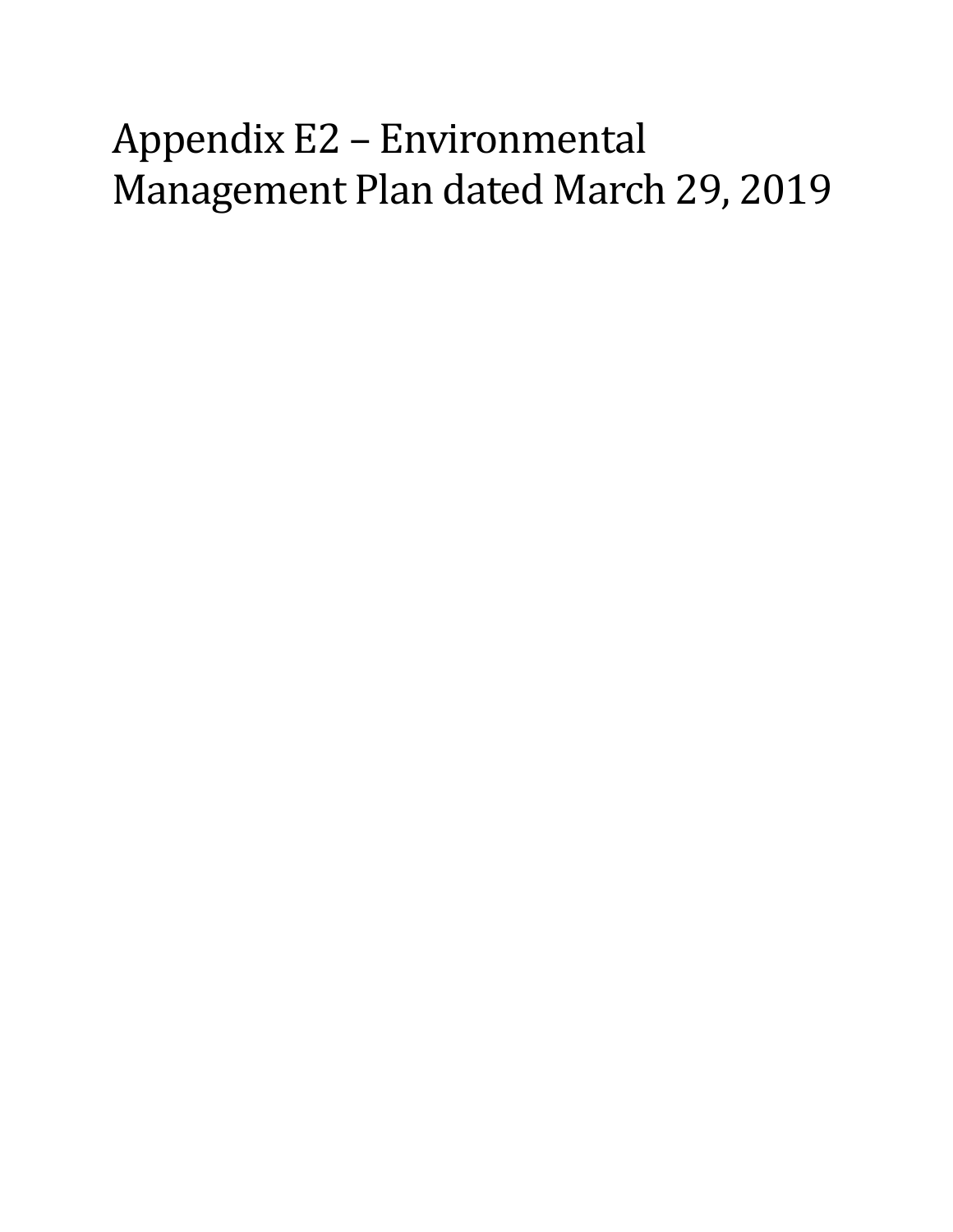This "Environmental Management Plan" is a reference tool to guide project personnel in construction delivery.

- *1. See Highway Project Development Plan (HPDP) for general information on each subject [\(http://www.dot.state.mn.us/planning/hpdp/\)](http://www.dot.state.mn.us/planning/hpdp/)*
- *2. For each applicable row, enter project-specific information for each column. Add rows if needed.*
- *3. Complete rows as they apply.*
- *4. Contact "MnDOT Contact" for questions.*
- 5. For conversion to a 'Green Sheet': Hide non-applicable rows and the following columns: 'Reference Document', 'MnDOT Contact', 'Pay Item', 'Who is responsible' and delete these instructions. Then convert tan banners to l

The actual commitment documents (e.g., permits, NEPA documents, plans, and provisions) are the definitive source for environmental commitments, permit conditions, and related actions for compliance.

| m                                             | 3/29/2019 | <b>SHEET</b>   | <b>TOTAL</b><br><b>SHEETS</b> |
|-----------------------------------------------|-----------|----------------|-------------------------------|
| <b>DEPARTMENT OF</b><br><b>TRANSPORTATION</b> |           | E <sub>1</sub> | E#                            |
| Interchange                                   |           |                |                               |

| <b>STATION/</b> | <b>PLAN</b><br>LOCATION SECTION #                                                                                                                                                    | AGENCY/<br>PERMIT/                                  | <b>COMMITMENT</b>                                                                                                                                                                                                                                                                                                                                                                                                                                                                                                                                                                                                                                                                                                                                                                                                                                                                                                                                                                                                                                  | <b>REFERENCE</b><br><b>DOCUMENT</b>                                                                                                                                                             | <b>MnDOT</b><br><b>CONTACT</b> | <b>NOTES</b>                                                                                                                                                                                                                               | Pay<br>Item | WHO IS<br><b>RESPONSIBLE</b>                                                                                                                                              | <b>DATE</b> | Completion<br>(initial)             |
|-----------------|--------------------------------------------------------------------------------------------------------------------------------------------------------------------------------------|-----------------------------------------------------|----------------------------------------------------------------------------------------------------------------------------------------------------------------------------------------------------------------------------------------------------------------------------------------------------------------------------------------------------------------------------------------------------------------------------------------------------------------------------------------------------------------------------------------------------------------------------------------------------------------------------------------------------------------------------------------------------------------------------------------------------------------------------------------------------------------------------------------------------------------------------------------------------------------------------------------------------------------------------------------------------------------------------------------------------|-------------------------------------------------------------------------------------------------------------------------------------------------------------------------------------------------|--------------------------------|--------------------------------------------------------------------------------------------------------------------------------------------------------------------------------------------------------------------------------------------|-------------|---------------------------------------------------------------------------------------------------------------------------------------------------------------------------|-------------|-------------------------------------|
|                 | <b>SPECIAL</b><br><b>PROVISION#</b>                                                                                                                                                  | <b>REGULATION</b><br>/ OTHER                        |                                                                                                                                                                                                                                                                                                                                                                                                                                                                                                                                                                                                                                                                                                                                                                                                                                                                                                                                                                                                                                                    | (hyperlink docs<br>if possible)                                                                                                                                                                 |                                |                                                                                                                                                                                                                                            | (Y)         |                                                                                                                                                                           |             | Contractor<br>verification<br>MnDOT |
|                 | <b>RIVERS, LAKES, AND WETLANDS</b>                                                                                                                                                   |                                                     |                                                                                                                                                                                                                                                                                                                                                                                                                                                                                                                                                                                                                                                                                                                                                                                                                                                                                                                                                                                                                                                    |                                                                                                                                                                                                 |                                |                                                                                                                                                                                                                                            |             |                                                                                                                                                                           |             |                                     |
|                 |                                                                                                                                                                                      | Wetland<br>Replacement<br>(USCOE,<br>BWSR,<br>MPCA) | Wetland impact are expected. These impacts will be replaced at a minimum 2:1 ratio.<br>Impacts resulting from the UBOL project will be replaced at a minimum 2;1 ratio, 1;1 via a MnDOT-owned<br>wetland bank in Bank Service Area 7 and remaining will be within another Bank Service Area.<br>Impacts resulting from the Brockton interchange project will be replaced at a minimum 2:1 ratio via either credit<br>$\bullet$<br>purchase from a private bank or on-site mitigation.<br>Wetland impacts associated with the floodplain have been minimized during the preliminary design phase.<br>Additional minimization measures (guardrail, steeper slopes) will be further considered during final design.                                                                                                                                                                                                                                                                                                                                   |                                                                                                                                                                                                 |                                |                                                                                                                                                                                                                                            | N/A<br>N/A  |                                                                                                                                                                           |             |                                     |
|                 |                                                                                                                                                                                      |                                                     | If Section 404 (USCOE) authorization required is required. Identify those impacted by construction<br>Surrounding wetlands (permanent fill)<br>Rush Creek (permanent fill)                                                                                                                                                                                                                                                                                                                                                                                                                                                                                                                                                                                                                                                                                                                                                                                                                                                                         |                                                                                                                                                                                                 |                                |                                                                                                                                                                                                                                            | N/A         |                                                                                                                                                                           |             |                                     |
|                 | Division SP.<br>Section 1717                                                                                                                                                         | Section 404<br>(USCOE).                             | Applied for RGP-004-MN (add permit # when known)<br>The Contractor will submit for review, a Wetland Management & Replacement Plan detailing proposed means,<br>methods and maintenance protocols for erosion control, sediment control, and water quality management measures<br>and a schedule indicating starting and completion times for each construction operation working in Rush Creek and<br>surrounding wetland areas.<br>List Critical Activity Point(s)<br>In-slopes adjacent to wetlands will be steepened from 1:6 to 1:4.<br>Potential BMPs to be considered will include:<br>Down-gradient perimeter sediment control such as silt fence. Redundant perimeter control required<br>when work is needed within the 50' buffer zone. Install redundant measures 5' from the initial<br>perimeter control measure with stabilized ground between.<br>Ditch checks, rapid stabilization measures, pump inlet/outlet protection from scouring, stabilized<br>construction access, etc.<br>o Avoid rutting and compaction of soft soils. |                                                                                                                                                                                                 |                                | This is a requirement during the Construction stage of<br>the Project.                                                                                                                                                                     |             | Contractor:<br><b>Team Member</b><br><b>TBD Post-Award</b>                                                                                                                |             |                                     |
|                 |                                                                                                                                                                                      | Wetland<br>Protection<br>(USCOE,<br>BWSR,<br>MPCA)  | The Contractor to prepare a Final Wetland Impact Plan, which is an as-built grading plan showing actual wetland<br>impacts for Work areas affecting wetlands. Include the following:<br>Final as-built contours with 1-foot intervals<br>$\bullet$<br>Wetland impact boundaries<br>Wetland impact boundaries shown in permit documents<br>Quantify all differences between permitted wetland impacts and actual wetland impacts, list in table format by<br>location, and label on the plan. Provide MnDOT ECM with a temporary and permanent wetland impact table,<br>including justification for increases to temporary and permanent wetland impacts.                                                                                                                                                                                                                                                                                                                                                                                           |                                                                                                                                                                                                 |                                | This is a requirement during the Construction stage of<br>the Project.                                                                                                                                                                     |             | Contractor:<br>Team Member<br><b>TBD Post-Award</b>                                                                                                                       |             |                                     |
|                 |                                                                                                                                                                                      | <b>Public Waters</b><br>(DNR)                       | DNR Public Waters in the project area include:<br>Rush Creek (permanent fill)<br>$\bullet$<br>Rice Lake (no impacts proposed)<br>$\bullet$<br>Elm Creek (no impacts proposed)<br>$\bullet$                                                                                                                                                                                                                                                                                                                                                                                                                                                                                                                                                                                                                                                                                                                                                                                                                                                         |                                                                                                                                                                                                 |                                |                                                                                                                                                                                                                                            | N/A         |                                                                                                                                                                           |             |                                     |
|                 |                                                                                                                                                                                      |                                                     |                                                                                                                                                                                                                                                                                                                                                                                                                                                                                                                                                                                                                                                                                                                                                                                                                                                                                                                                                                                                                                                    |                                                                                                                                                                                                 |                                |                                                                                                                                                                                                                                            |             |                                                                                                                                                                           |             |                                     |
| AES<br>AIS      | Area of Environmental Sensitivity<br>Aquatic Invasive Species<br>ATP Alternative Transportation Partnership<br>BWSR Board of Water and Soil Resources<br>CRU Cultural Resources Unit |                                                     | DNR Department of Natural Resources<br><b>Environmental Review</b><br>ER<br>MDA<br>EAU Environmental Assessment Unit<br>Erosion & Stormwater Management Unit<br><b>ESM</b><br>MDH<br>END Endangered<br>FHWA Federal Highway Administration<br><b>ENM Early Notification Memo</b><br><b>General Permit</b><br>GP<br>MOU<br>MCES Met Council Environmental Services<br>EIU Environmental Investigation Unit                                                                                                                                                                                                                                                                                                                                                                                                                                                                                                                                                                                                                                          | Minnesota Department of Agriculture<br>Minnesota Department of Health<br>MnDOT Minnesota Department of Transportation<br>Memorandum of Understanding<br>MPCA Minnesota Pollution Control Agency |                                | NEPA National Environmental Policy Act<br>Natural Heritage Information System<br>NHIS<br>NPDES National Pollution Discharge Elimination System<br><b>National Park Service</b><br><b>NPS</b><br>OES<br>Office of Environmental Stewardship |             | SWPPP Storm Water Pollution Prevention Plan<br>THR Threatened<br><b>USCOE US Corps of Engineers</b><br>USFWS US Fish and Wildlife Service<br>WCA Wetland Conservation Act |             |                                     |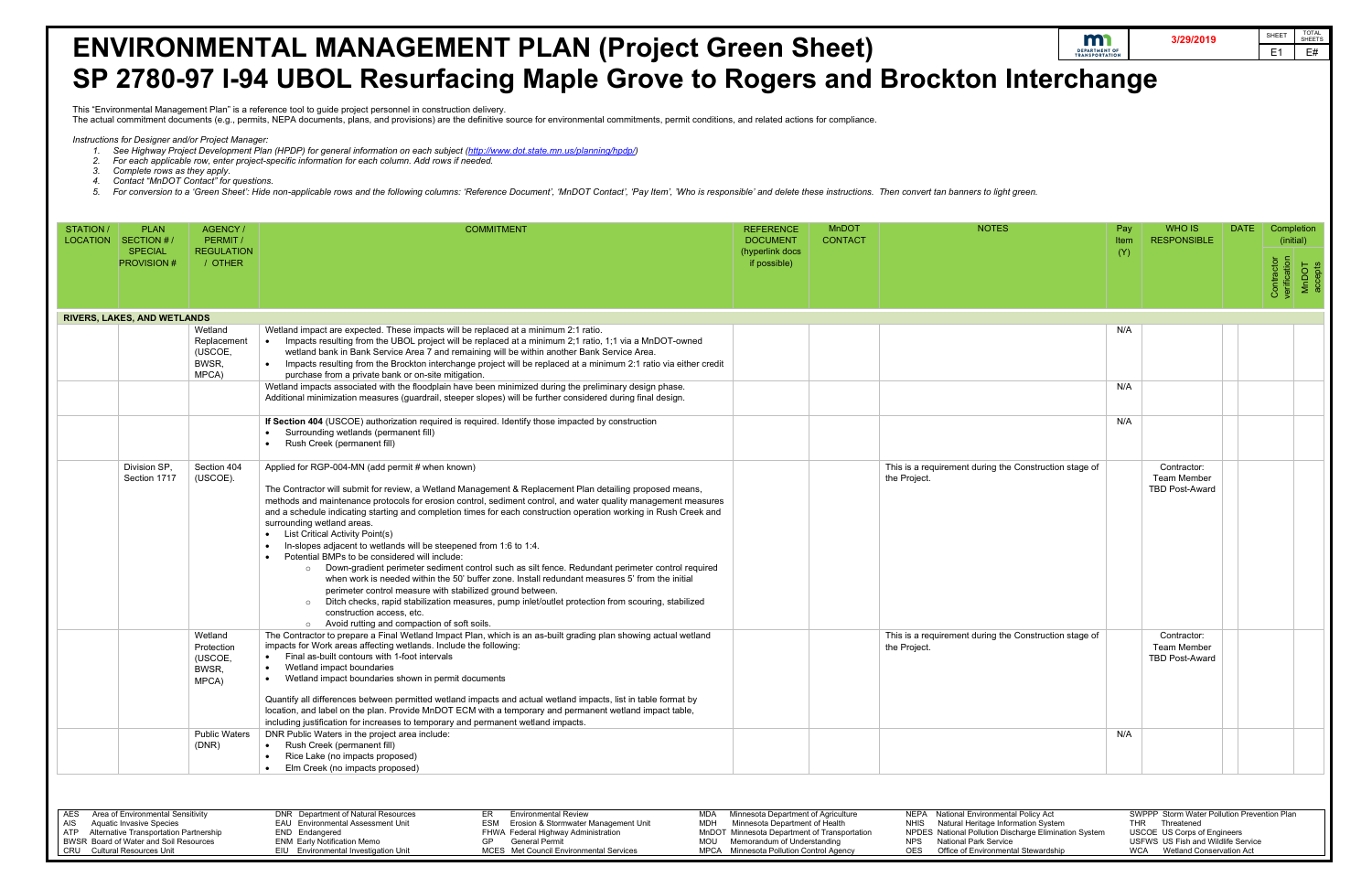This "Environmental Management Plan" is a reference tool to guide project personnel in construction delivery.

- *1. See Highway Project Development Plan (HPDP) for general information on each subject [\(http://www.dot.state.mn.us/planning/hpdp/\)](http://www.dot.state.mn.us/planning/hpdp/)*
- *2. For each applicable row, enter project-specific information for each column. Add rows if needed.*
- *3. Complete rows as they apply.*
- *4. Contact "MnDOT Contact" for questions.*
- 5. For conversion to a 'Green Sheet': Hide non-applicable rows and the following columns: 'Reference Document', 'MnDOT Contact', 'Pay Item', 'Who is responsible' and delete these instructions. Then convert tan banners to l

The actual commitment documents (e.g., permits, NEPA documents, plans, and provisions) are the definitive source for environmental commitments, permit conditions, and related actions for compliance.

|                                               |      | 3/29/2019          |             | <b>SHEET</b>          | <b>TOTAL</b><br><b>SHEETS</b> |  |  |  |  |  |
|-----------------------------------------------|------|--------------------|-------------|-----------------------|-------------------------------|--|--|--|--|--|
| <b>DEPARTMENT OF</b><br><b>TRANSPORTATION</b> |      |                    |             | E2                    | E#                            |  |  |  |  |  |
| <b>Interchange</b>                            |      |                    |             |                       |                               |  |  |  |  |  |
|                                               |      |                    |             |                       |                               |  |  |  |  |  |
|                                               |      |                    |             |                       |                               |  |  |  |  |  |
|                                               |      |                    |             |                       |                               |  |  |  |  |  |
|                                               |      |                    |             |                       |                               |  |  |  |  |  |
|                                               |      |                    |             |                       |                               |  |  |  |  |  |
|                                               |      |                    |             |                       |                               |  |  |  |  |  |
| nt green.                                     |      |                    |             |                       |                               |  |  |  |  |  |
|                                               |      |                    |             |                       |                               |  |  |  |  |  |
| ś                                             | Pay  | <b>WHO IS</b>      | <b>DATE</b> | Completion            |                               |  |  |  |  |  |
|                                               | Item | <b>RESPONSIBLE</b> |             | (initial)             |                               |  |  |  |  |  |
|                                               | (Y)  |                    |             |                       |                               |  |  |  |  |  |
|                                               |      |                    |             | ification<br>ntractor | <b>cepts</b><br>nDOT          |  |  |  |  |  |

| STATION /<br><b>LOCATION</b> | <b>PLAN</b><br>$\vert$ SECTION #<br><b>SPECIAL</b><br><b>PROVISION #</b>                                                                                                                    | AGENCY /<br>PERMIT/<br><b>REGULATION</b><br>/ OTHER                       | <b>COMMITMENT</b>                                                                                                                                                                                                                                                                                                                                                                                                                                                                                                                                                                                                                                                                                                                                                                                                                                                                                         | <b>REFERENCE</b><br><b>DOCUMENT</b><br>(hyperlink docs<br>if possible)                                                                                                                          | <b>MnDOT</b><br><b>CONTACT</b>                    | <b>NOTES</b>                                                                                                                                                                                                                               | Pay<br><b>Item</b><br>(Y) | WHO IS<br><b>RESPONSIBLE</b>                                                                                                                                   | <b>DATE</b> | Completion<br>(initial)<br>Contractor<br>verification<br>MnDOT |
|------------------------------|---------------------------------------------------------------------------------------------------------------------------------------------------------------------------------------------|---------------------------------------------------------------------------|-----------------------------------------------------------------------------------------------------------------------------------------------------------------------------------------------------------------------------------------------------------------------------------------------------------------------------------------------------------------------------------------------------------------------------------------------------------------------------------------------------------------------------------------------------------------------------------------------------------------------------------------------------------------------------------------------------------------------------------------------------------------------------------------------------------------------------------------------------------------------------------------------------------|-------------------------------------------------------------------------------------------------------------------------------------------------------------------------------------------------|---------------------------------------------------|--------------------------------------------------------------------------------------------------------------------------------------------------------------------------------------------------------------------------------------------|---------------------------|----------------------------------------------------------------------------------------------------------------------------------------------------------------|-------------|----------------------------------------------------------------|
|                              |                                                                                                                                                                                             |                                                                           | List required design, avoidance, and/or protection measures included in the plan and special provisions. (provide<br>permit # when known)<br>Example:<br>Revegetation of disturbed soils should include native mixes in areas that are not proposed for mowed turf<br>grass<br>Any erosion Category 3 or 4 erosion control blanket shall be 3N or 4N.<br>Work exclusion dates: No work in water March 15th to June 15th.<br>Passage Bench Elevation: Field verification and elevation adjustment (if needed) shall occur in the field prior to<br>its construction.<br>Invite Peter Leete to the preconstruction meeting to discuss DNR Work in Public Waters Permit Authorization<br>$\bullet$<br>#XXX.                                                                                                                                                                                                  |                                                                                                                                                                                                 |                                                   | This is a requirement during the Construction stage of<br>the Project.                                                                                                                                                                     |                           | Contractor:<br><b>Team Member</b><br><b>TBD Post-Award</b>                                                                                                     |             |                                                                |
|                              | SWPPP,<br>Temporary<br>Erosion<br>Control<br><b>Sheets</b>                                                                                                                                  | Impaired<br>Waters<br>(MPCA)                                              | MPCA Impaired Waters within One Mile of the Project Limits that could be impacted by construction include:<br>Cedar Island Lake (Nutrients)<br>Fish Lake (Nutrient/eutrophication biological indicators)<br>Elm Creek (Chloride, Dissolved oxygen, Escherichia coli, Fishes bioassessments, Benthic macroinvertebrate<br>$\bullet$<br>bioassessments)<br>Rice Lake (Nutrients)<br>Rush Creek, South Fork (Chloride, Escherichia coli, Fishes bioassessments, Benthic macroinvertebrate<br>bioassessments)<br>Rush Creek (Dissolved oxygen, Escherichia coli, Fishes bioassessments, Benthic macroinvertebrate<br>bioassessments)                                                                                                                                                                                                                                                                          | <b>MPCA</b>                                                                                                                                                                                     | <b>OES</b><br>Environmental<br>Assessment<br>Unit |                                                                                                                                                                                                                                            | N/A                       | Environmental                                                                                                                                                  |             |                                                                |
|                              |                                                                                                                                                                                             |                                                                           | List specific avoidance and protection measures and their corresponding locations in plan and special provision<br>Maintain 100' natural buffer or install redundant perimeter control within the buffer zone<br>Immediately initiate stabilization of exposed soil areas, and complete the stabilization within seven (7) calendar<br>days after the construction activity in that portion of the site temporarily or permanently ceases<br>Provide a temporary sediment basin for common drainage locations that serve an area with five (5) or more<br>acres disturbed at one time                                                                                                                                                                                                                                                                                                                     |                                                                                                                                                                                                 |                                                   | This is a requirement during the Construction stage of<br>the Project.                                                                                                                                                                     |                           | Contractor:<br>Team Member<br><b>TBD Post-Award</b>                                                                                                            |             |                                                                |
|                              | SWPPP.<br>erosion<br>control plan                                                                                                                                                           | <b>Storm Water</b><br>Pollution<br>Prevention<br>Plan<br>(NPDES/MPC<br>A) | A SWPPP is required (more than one-acre disturbance).<br>The SWPPP is required for Work Package X, Y, and Z.<br>$\bullet$<br>The Project will be required for a 30 day MPCA review period after the application for permit coverage has<br>been submitted.<br>Required design, avoidance, and/or protection measures included in the plan and special provisions.<br>Access across wetland must be completed on frozen soils or through the use of bog mats.<br>More stringent timelines for erosion control establishment in SWPPP.<br>Increased buffer zone between construction work and impaired water.<br>Added BMP measures for batch plant and/or stockpile areas.<br>$\bullet$<br>Site specific management plans will be required for areas not immediately addressed in the SWPPP as<br>required by the ECQP. Acceptance of these plans will be required prior to work occurring in those areas. | <b>NPDES</b><br><b>Construction</b><br>Stormwater<br>Permit<br><b>SWPPP</b>                                                                                                                     |                                                   |                                                                                                                                                                                                                                            | N/A                       | Contractor<br>Environmental &<br><b>Project Manager</b>                                                                                                        |             |                                                                |
|                              | SWPPP.<br>erosion<br>control plan                                                                                                                                                           | NPDES/SDS<br><b>CGP</b><br>(MNR100001)                                    | Contractor to issue a transfer of the NPDES Construction General Permit transfer from MnDOT to the Contractor to<br>the Minnesota Pollution Control Agency, prior to NTP I.                                                                                                                                                                                                                                                                                                                                                                                                                                                                                                                                                                                                                                                                                                                               | <b>NPDES</b><br><b>Construction</b>                                                                                                                                                             | Project<br>Manager &<br><b>OES</b> Erosion        |                                                                                                                                                                                                                                            | N/A                       | Contractor<br>Environmental                                                                                                                                    |             |                                                                |
| AES<br>AIS                   | Area of Environmental Sensitivity<br><b>Aquatic Invasive Species</b><br>ATP Alternative Transportation Partnership<br>BWSR Board of Water and Soil Resources<br>CRU Cultural Resources Unit |                                                                           | DNR Department of Natural Resources<br>ER<br><b>Environmental Review</b><br>MDA<br>EAU Environmental Assessment Unit<br>ESM<br>Erosion & Stormwater Management Unit<br><b>MDH</b><br>END Endangered<br>FHWA Federal Highway Administration<br><b>ENM Early Notification Memo</b><br><b>General Permit</b><br>GP<br>MOU<br>EIU Environmental Investigation Unit<br>MCES Met Council Environmental Services                                                                                                                                                                                                                                                                                                                                                                                                                                                                                                 | Minnesota Department of Agriculture<br>Minnesota Department of Health<br>MnDOT Minnesota Department of Transportation<br>Memorandum of Understanding<br>MPCA Minnesota Pollution Control Agency |                                                   | NEPA National Environmental Policy Act<br>Natural Heritage Information System<br>NHIS<br>NPDES National Pollution Discharge Elimination System<br><b>National Park Service</b><br><b>NPS</b><br>OES<br>Office of Environmental Stewardship | <b>THR</b>                | SWPPP Storm Water Pollution Prevention Plan<br>Threatened<br>USCOE US Corps of Engineers<br>USFWS US Fish and Wildlife Service<br>WCA Wetland Conservation Act |             |                                                                |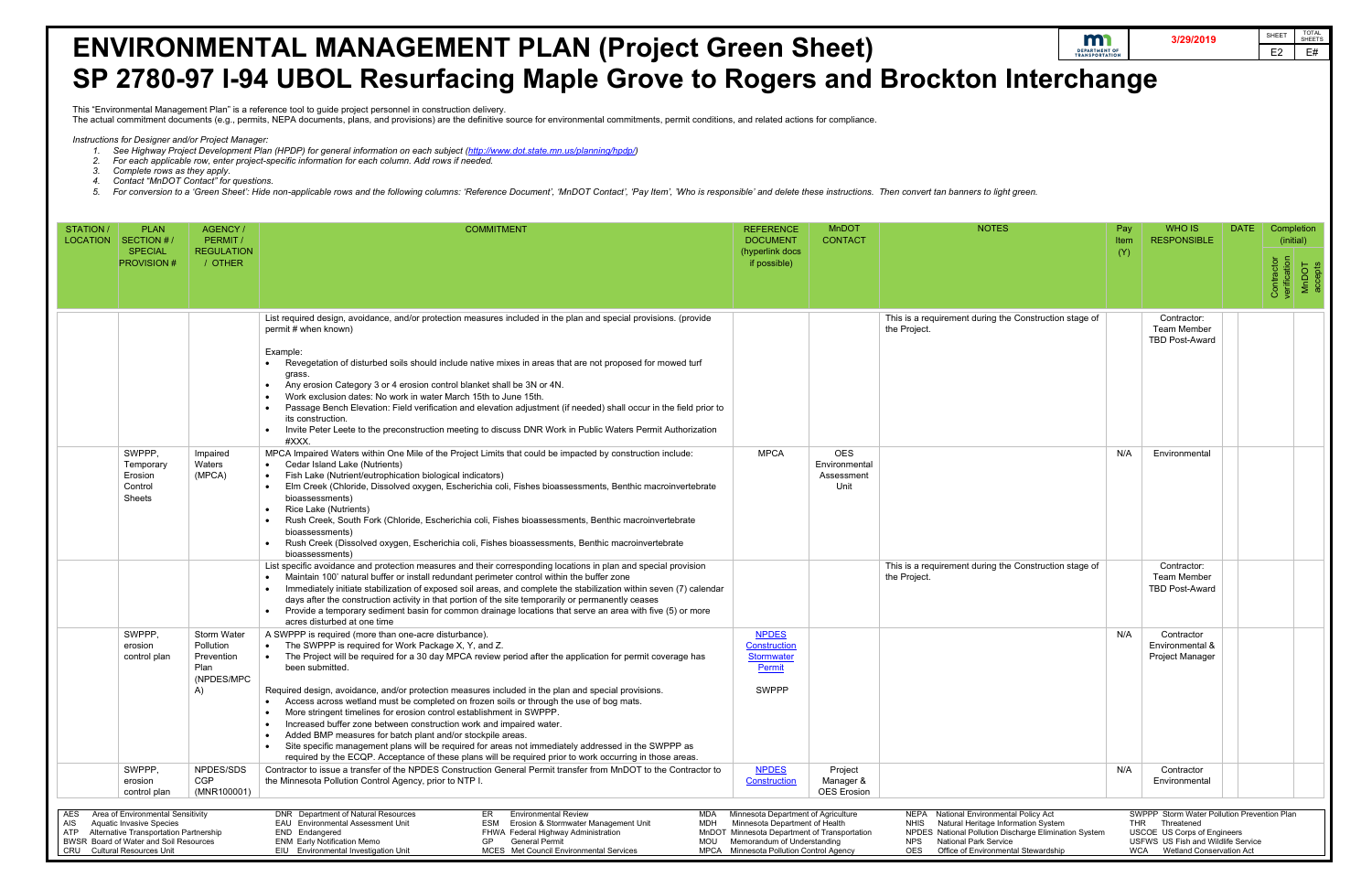This "Environmental Management Plan" is a reference tool to guide project personnel in construction delivery.

- *2. For each applicable row, enter project-specific information for each column. Add rows if needed.*
- *3. Complete rows as they apply.*
- *4. Contact "MnDOT Contact" for questions.*
- 5. For conversion to a 'Green Sheet': Hide non-applicable rows and the following columns: 'Reference Document', 'MnDOT Contact', 'Pay Item', 'Who is responsible' and delete these instructions. Then convert tan banners to l

The actual commitment documents (e.g., permits, NEPA documents, plans, and provisions) are the definitive source for environmental commitments, permit conditions, and related actions for compliance.

*Instructions for Designer and/or Project Manager:*

*1. See Highway Project Development Plan (HPDP) for general information on each subject [\(http://www.dot.state.mn.us/planning/hpdp/\)](http://www.dot.state.mn.us/planning/hpdp/)*

| m                                             | 3/29/2019 | <b>SHEET</b>   | TOTAL<br><b>SHEETS</b> |
|-----------------------------------------------|-----------|----------------|------------------------|
| <b>DEPARTMENT OF</b><br><b>TRANSPORTATION</b> |           | E <sub>3</sub> | E#                     |
| <b>Interchange</b>                            |           |                |                        |
|                                               |           |                |                        |

| <b>STATION/</b><br>LOCATION | <b>PLAN</b><br>$\vert$ SECTION # /                                                                                                                                                          | AGENCY/<br>PERMIT/                                                                                                                                                                                                                                                                                                                                                 | <b>COMMITMENT</b>                                                                                                                                                                                                                                                                                                                                                                                                                                                                                                                                                                                                                                                                                                                                                                                           | <b>REFERENCE</b><br><b>DOCUMENT</b>                                                                                                                                                             | <b>MnDOT</b><br><b>CONTACT</b>  | <b>NOTES</b>                                                                                                                                                                                                                        | Pay<br>Item | WHO IS<br><b>RESPONSIBLE</b>                                                                                                                                              | <b>DATE</b> | Completion<br>(initial)             |
|-----------------------------|---------------------------------------------------------------------------------------------------------------------------------------------------------------------------------------------|--------------------------------------------------------------------------------------------------------------------------------------------------------------------------------------------------------------------------------------------------------------------------------------------------------------------------------------------------------------------|-------------------------------------------------------------------------------------------------------------------------------------------------------------------------------------------------------------------------------------------------------------------------------------------------------------------------------------------------------------------------------------------------------------------------------------------------------------------------------------------------------------------------------------------------------------------------------------------------------------------------------------------------------------------------------------------------------------------------------------------------------------------------------------------------------------|-------------------------------------------------------------------------------------------------------------------------------------------------------------------------------------------------|---------------------------------|-------------------------------------------------------------------------------------------------------------------------------------------------------------------------------------------------------------------------------------|-------------|---------------------------------------------------------------------------------------------------------------------------------------------------------------------------|-------------|-------------------------------------|
|                             | <b>SPECIAL</b><br><b>PROVISION#</b>                                                                                                                                                         | <b>REGULATION</b><br>/ OTHER                                                                                                                                                                                                                                                                                                                                       |                                                                                                                                                                                                                                                                                                                                                                                                                                                                                                                                                                                                                                                                                                                                                                                                             | (hyperlink docs<br>if possible)                                                                                                                                                                 |                                 |                                                                                                                                                                                                                                     | (Y)         |                                                                                                                                                                           |             |                                     |
|                             |                                                                                                                                                                                             |                                                                                                                                                                                                                                                                                                                                                                    |                                                                                                                                                                                                                                                                                                                                                                                                                                                                                                                                                                                                                                                                                                                                                                                                             |                                                                                                                                                                                                 |                                 |                                                                                                                                                                                                                                     |             |                                                                                                                                                                           |             | Contractor<br>verification<br>MnDOT |
|                             |                                                                                                                                                                                             |                                                                                                                                                                                                                                                                                                                                                                    |                                                                                                                                                                                                                                                                                                                                                                                                                                                                                                                                                                                                                                                                                                                                                                                                             | Stormwater<br>Permit                                                                                                                                                                            | Control &<br>Stormwater<br>Unit |                                                                                                                                                                                                                                     |             | & Project<br>Manager                                                                                                                                                      |             |                                     |
|                             |                                                                                                                                                                                             |                                                                                                                                                                                                                                                                                                                                                                    | This permit requires the development of a project stormwater pollution prevention plan (SWPPP). All stages of the<br>NPDES requirements are accounted for in Work Package X, Y, & Z. Ensure SWPPP and supporting documents are<br>available at all times on the construction site.                                                                                                                                                                                                                                                                                                                                                                                                                                                                                                                          |                                                                                                                                                                                                 |                                 | This is a requirement during the Construction stage of<br>the Project.                                                                                                                                                              |             | Contractor:<br><b>Team Member</b><br><b>TBD Post-Award</b>                                                                                                                |             |                                     |
|                             |                                                                                                                                                                                             |                                                                                                                                                                                                                                                                                                                                                                    | Perimeter control measures (including areas where redundancy is required) have been installed down gradient of<br>proposed work areas prior to any ground disturbance activities. All stockpile areas require perimeter control<br>measures in addition to the project's perimeter.                                                                                                                                                                                                                                                                                                                                                                                                                                                                                                                         |                                                                                                                                                                                                 |                                 | This is a requirement during the Construction stage of<br>the Project.                                                                                                                                                              |             | Contractor:<br><b>Team Member</b><br><b>TBD Post-Award</b>                                                                                                                |             |                                     |
|                             |                                                                                                                                                                                             |                                                                                                                                                                                                                                                                                                                                                                    | All exposed areas, including stockpiles have received stabilization initiated immediately to limit soil erosion when<br>construction activity has permanently or temporarily ceased on any portion of the site and will not resume for a<br>period exceeding seven (7) calendar days.                                                                                                                                                                                                                                                                                                                                                                                                                                                                                                                       |                                                                                                                                                                                                 |                                 | This is a requirement during the Construction stage of<br>the Project.                                                                                                                                                              |             | Contractor:<br><b>Team Member</b><br><b>TBD Post-Award</b>                                                                                                                |             |                                     |
|                             |                                                                                                                                                                                             |                                                                                                                                                                                                                                                                                                                                                                    | Comply with NPDES permit requirements for construction inspection and maintenance (Part 11.1).                                                                                                                                                                                                                                                                                                                                                                                                                                                                                                                                                                                                                                                                                                              |                                                                                                                                                                                                 |                                 | This is a requirement during the Construction stage of<br>the Project.                                                                                                                                                              |             | Contractor:<br><b>Team Member</b><br><b>TBD Post-Award</b>                                                                                                                |             |                                     |
|                             |                                                                                                                                                                                             |                                                                                                                                                                                                                                                                                                                                                                    | Permittees must submit a NOT within 30 days after all termination conditions listed in Section 13 of the NPDES<br>Construction General Permit are complete.                                                                                                                                                                                                                                                                                                                                                                                                                                                                                                                                                                                                                                                 |                                                                                                                                                                                                 |                                 | This is a requirement during the Construction stage of<br>the Project.                                                                                                                                                              |             | Contractor:<br><b>Team Member</b><br><b>TBD Post-Award</b>                                                                                                                |             |                                     |
|                             |                                                                                                                                                                                             | Water<br>Appropriations<br>(DNR)                                                                                                                                                                                                                                                                                                                                   | If potential for dewatering for construction is known (pumping of more than 10,000 gal/day or million gal/years of<br>water) identify locations and summarize actions (add lines if needed)<br>Dewatering expected for abutment construction and dust suppression if needed, contractor is to apply for DNR<br>Appropriations Permit (GPXXX-XXX)<br>Contractor to develop a Dewatering Management Plan prior to construction, which may include groundwater<br>dewatering practices. If future dewatering activities deviate from original accepted dewatering plan, contractor<br>to develop specific plan associated with those activities for acceptance as an amendment to original plan prior<br>to dewatering activities<br>Scour protection will be provided at any outfall of dewatering activities |                                                                                                                                                                                                 |                                 | This is a requirement during the Construction stage of<br>the Project.                                                                                                                                                              |             | Contractor:<br><b>Team Member</b><br><b>TBD Post-Award</b>                                                                                                                |             |                                     |
|                             |                                                                                                                                                                                             | Watershed<br>Management<br>Commission                                                                                                                                                                                                                                                                                                                              | Elm Creek Watershed Management Commission BMP requirements include:<br>Rate Control: Proposed Conditions 2, 10, and 100-year, 24-hour storm events not exceed existing runoff rates.<br>Volume Reduction: 1.1-inch runoff generated from new impervious surfaces must be infiltrated/abstracted.<br>Water Quality Treatment: No net increase in total phosphorus (TP) or total suspended solids (TSS) from pre-<br>$\bullet$<br>development land cover to post-development land cover.                                                                                                                                                                                                                                                                                                                      |                                                                                                                                                                                                 |                                 |                                                                                                                                                                                                                                     |             |                                                                                                                                                                           |             |                                     |
| <b>Crow River</b>           |                                                                                                                                                                                             |                                                                                                                                                                                                                                                                                                                                                                    | Stormwater runoff tributary to the Crow River from I-94 west of Cabela's will follow existing drainage patterns.<br>Proposed BMPs within the gore areas of the I-94/TH 101 Interchange are proposed to treat the new impervious from<br>the auxiliary lane. This stormwater runoff is conveyed through the existing I-94 ditch system to the Crow River.                                                                                                                                                                                                                                                                                                                                                                                                                                                    |                                                                                                                                                                                                 |                                 |                                                                                                                                                                                                                                     |             |                                                                                                                                                                           |             |                                     |
| Grass Lake                  |                                                                                                                                                                                             | Stormwater runoff from I-94 between Cabela's and the CSAH 81 overpass will be conveyed to a proposed filtration<br>system on the northeast side of I-94. These BMPs are also required for the proposed commercial vehicle inspection<br>site located within this subwatershed. Runoff from the BMP will be discharged into the wetlands upstream of Grass<br>Lake. |                                                                                                                                                                                                                                                                                                                                                                                                                                                                                                                                                                                                                                                                                                                                                                                                             |                                                                                                                                                                                                 |                                 |                                                                                                                                                                                                                                     |             |                                                                                                                                                                           |             |                                     |
| French<br>Lake              |                                                                                                                                                                                             | There is a small portion of the runoff from the proposed improvements on CSAH 81 that is tributary to French Lake.<br>The area generally west of 113 <sup>th</sup> Avenue North to the project limits on CSAH 81 is tributary to French Lake. A portion                                                                                                            |                                                                                                                                                                                                                                                                                                                                                                                                                                                                                                                                                                                                                                                                                                                                                                                                             |                                                                                                                                                                                                 |                                 |                                                                                                                                                                                                                                     |             |                                                                                                                                                                           |             |                                     |
|                             |                                                                                                                                                                                             |                                                                                                                                                                                                                                                                                                                                                                    |                                                                                                                                                                                                                                                                                                                                                                                                                                                                                                                                                                                                                                                                                                                                                                                                             |                                                                                                                                                                                                 |                                 |                                                                                                                                                                                                                                     |             |                                                                                                                                                                           |             |                                     |
| AES<br><b>AIS</b>           | Area of Environmental Sensitivity<br><b>Aquatic Invasive Species</b><br>ATP Alternative Transportation Partnership<br>BWSR Board of Water and Soil Resources<br>CRU Cultural Resources Unit |                                                                                                                                                                                                                                                                                                                                                                    | DNR Department of Natural Resources<br><b>Environmental Review</b><br>MDA<br>ER<br>Erosion & Stormwater Management Unit<br>EAU Environmental Assessment Unit<br><b>ESM</b><br>MDH<br>END Endangered<br>FHWA Federal Highway Administration<br><b>ENM Early Notification Memo</b><br><b>GP</b><br><b>General Permit</b><br>MOU<br>MCES Met Council Environmental Services<br>EIU Environmental Investigation Unit                                                                                                                                                                                                                                                                                                                                                                                            | Minnesota Department of Agriculture<br>Minnesota Department of Health<br>MnDOT Minnesota Department of Transportation<br>Memorandum of Understanding<br>MPCA Minnesota Pollution Control Agency |                                 | NEPA National Environmental Policy Act<br>Natural Heritage Information System<br>NHIS<br>NPDES National Pollution Discharge Elimination System<br><b>National Park Service</b><br>NPS<br>OES<br>Office of Environmental Stewardship |             | SWPPP Storm Water Pollution Prevention Plan<br>THR Threatened<br>USCOE US Corps of Engineers<br><b>USFWS US Fish and Wildlife Service</b><br>WCA Wetland Conservation Act |             |                                     |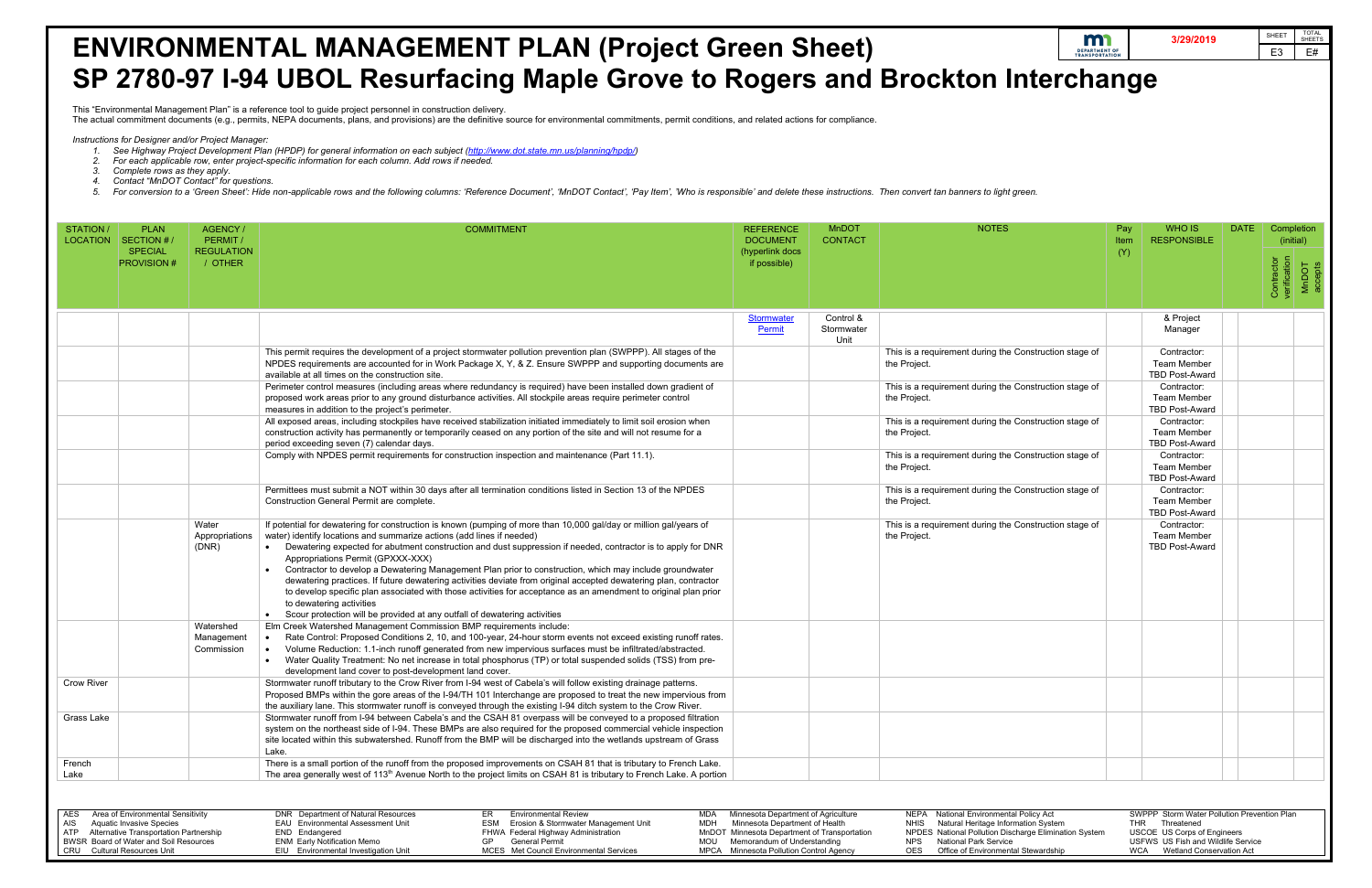This "Environmental Management Plan" is a reference tool to guide project personnel in construction delivery.

The actual commitment documents (e.g., permits, NEPA documents, plans, and provisions) are the definitive source for environmental commitments, permit conditions, and related actions for compliance.

- *1.* See Highway Project Development Plan (HPDP) for general information on each subject [\(http://www.dot.state.mn.us/planning/hpdp/\)](http://www.dot.state.mn.us/planning/hpdp/)<br>2. For each applicable row, enter project-specific information for each column. Add rows
- *2. For each applicable row, enter project-specific information for each column. Add rows if needed.*
- *3. Complete rows as they apply.*
- *4. Contact "MnDOT Contact" for questions.*
- 5. For conversion to a 'Green Sheet': Hide non-applicable rows and the following columns: 'Reference Document', 'MnDOT Contact', 'Pay Item', 'Who is responsible' and delete these instructions. Then convert tan banners to l



| tal Policy Act             |     | SWPPP Storm Water Pollution Prevention Plan |
|----------------------------|-----|---------------------------------------------|
| mation System              | THR | Threatened                                  |
| scharge Elimination System |     | USCOE US Corps of Engineers                 |
|                            |     | USFWS US Fish and Wildlife Service          |
| ıtal Stewardship           | WCA | <b>Wetland Conservation Act</b>             |
|                            |     |                                             |

| STATION /<br><b>LOCATION</b> | <b>PLAN</b><br>SECTION #<br><b>SPECIAL</b><br><b>PROVISION#</b>                                                                                                                             | AGENCY/<br>PERMIT/<br><b>REGULATION</b><br>/ OTHER   | <b>COMMITMENT</b>                                                                                                                                                                                                                                                                                                                                                                                                                                                                                                                                                                                                                                                                                                                                                                                         | <b>REFERENCE</b><br><b>DOCUMENT</b><br>(hyperlink docs<br>if possible)                                                                                                                          | <b>MnDOT</b><br><b>CONTACT</b>     | <b>NOTES</b>                                                                                                                                                                                                                     | Pay<br>Item<br>(Y) | WHO IS<br><b>RESPONSIBLE</b>                                                                                                                                   | <b>DATE</b> | Completion<br>(initial)    |       |
|------------------------------|---------------------------------------------------------------------------------------------------------------------------------------------------------------------------------------------|------------------------------------------------------|-----------------------------------------------------------------------------------------------------------------------------------------------------------------------------------------------------------------------------------------------------------------------------------------------------------------------------------------------------------------------------------------------------------------------------------------------------------------------------------------------------------------------------------------------------------------------------------------------------------------------------------------------------------------------------------------------------------------------------------------------------------------------------------------------------------|-------------------------------------------------------------------------------------------------------------------------------------------------------------------------------------------------|------------------------------------|----------------------------------------------------------------------------------------------------------------------------------------------------------------------------------------------------------------------------------|--------------------|----------------------------------------------------------------------------------------------------------------------------------------------------------------|-------------|----------------------------|-------|
|                              |                                                                                                                                                                                             |                                                      |                                                                                                                                                                                                                                                                                                                                                                                                                                                                                                                                                                                                                                                                                                                                                                                                           |                                                                                                                                                                                                 |                                    |                                                                                                                                                                                                                                  |                    |                                                                                                                                                                |             | Contractor<br>verification | MnDOT |
|                              |                                                                                                                                                                                             |                                                      | of CSAH 81 additional impervious surfaces will be routed south into the large BMP located in the northwest quadrant<br>of Brockton interchange.                                                                                                                                                                                                                                                                                                                                                                                                                                                                                                                                                                                                                                                           |                                                                                                                                                                                                 |                                    |                                                                                                                                                                                                                                  |                    |                                                                                                                                                                |             |                            |       |
| <b>Rush Creek</b>            |                                                                                                                                                                                             |                                                      | Stormwater runoff from the majority of Brockton interchange and I-94 from CSAH 81 overpass to TH 610 is tributary<br>to Rush Creek. Multiple BMPs are proposed within and adjacent to the gore areas of the Brockton interchange ramp<br>loops and areas of existing MnDOT right of way through this segment. The majority of the increase in impervious<br>surfaces for the project is related to Brockton interchange. The BMPs within the Brockton interchange are proposed<br>to meet the regulatory requirements for the increase in impervious surfaces in this area.                                                                                                                                                                                                                               |                                                                                                                                                                                                 |                                    |                                                                                                                                                                                                                                  |                    |                                                                                                                                                                |             |                            |       |
| Rice Lake                    |                                                                                                                                                                                             |                                                      | The new impervious surfaces from the expanded parking at the Rest Area will be treated with proposed BMPs                                                                                                                                                                                                                                                                                                                                                                                                                                                                                                                                                                                                                                                                                                 |                                                                                                                                                                                                 |                                    |                                                                                                                                                                                                                                  |                    |                                                                                                                                                                |             |                            |       |
|                              |                                                                                                                                                                                             | 100-year<br>floodplain<br>impacts                    | adjacent to the on-ramp from the Rest Area.<br>Floodplain impact is expected:<br>The floodplain impacts due to Brockton interchange will be mitigated at 1:1 in compliance with local ordinances.<br>Guardrail will be incorporated along Bridge No. 91178 to eliminate floodplain and floodway encroachment.<br>Impacts to the northwest of the existing box culvert (approximately 160 cubic yards) will be mitigated by<br>modifying the existing I-94 eastbound ditch and constructing a BMP to provide compensatory storage.                                                                                                                                                                                                                                                                         |                                                                                                                                                                                                 |                                    |                                                                                                                                                                                                                                  |                    |                                                                                                                                                                |             |                            |       |
|                              |                                                                                                                                                                                             | <b>DNR</b>                                           | Construction operations that may impact the floodplain will not occur during fish spawning and migration periods<br>without approval from the MnDNR. Exact dates and allowable work will be subject to DNR permit conditions.                                                                                                                                                                                                                                                                                                                                                                                                                                                                                                                                                                             |                                                                                                                                                                                                 |                                    |                                                                                                                                                                                                                                  |                    |                                                                                                                                                                |             |                            |       |
|                              |                                                                                                                                                                                             | NPDES/SDS<br><b>CGP</b><br>(MNR100001)               | The Contractor will submit for review an Environmental Management Plan which is an overview the complete<br>process the Contractor will implement during the Project ensuring compliance is maintained. This plan should<br>include a contingency plan for any Emergency Stormwater Management operations.                                                                                                                                                                                                                                                                                                                                                                                                                                                                                                |                                                                                                                                                                                                 | Project<br>Manager &<br><b>ECM</b> |                                                                                                                                                                                                                                  | N/A                | Contractor:<br><b>Team Member</b><br><b>TBD Post-Award</b>                                                                                                     |             |                            |       |
|                              |                                                                                                                                                                                             | <b>THREATENED, ENDANGERED, AND PROTECTED SPECIES</b> |                                                                                                                                                                                                                                                                                                                                                                                                                                                                                                                                                                                                                                                                                                                                                                                                           |                                                                                                                                                                                                 |                                    |                                                                                                                                                                                                                                  |                    |                                                                                                                                                                |             |                            |       |
|                              |                                                                                                                                                                                             | Federally<br>listed species<br>(USFWS)               | Federally listed species or designated critical habitat identified in the ESA Section 7 determination letter include:<br>May affect, but not likely to adversely affect northern long eared bat (Myotis septentrionalis).<br>$\bullet$<br>No Effect determination for Higgins eye (Lampsilis higginsii), Snuffbox (Epioblasma triquertra), and Rusty-<br>$\bullet$<br>patched bumble bee (Bombus affinis).                                                                                                                                                                                                                                                                                                                                                                                                | ENM review /<br>Effect<br>determination/<br>Concurrence<br>letter                                                                                                                               | <b>OES Wildlife</b><br>Ecologist   |                                                                                                                                                                                                                                  |                    |                                                                                                                                                                |             |                            |       |
|                              |                                                                                                                                                                                             |                                                      | The Northern Long-Eared Bat has been listed by the county as a protected species in the area. Required design,<br>avoidance, and/or protection measures included in the plan and special provisions.<br>Areas with trees slated for removal to be completed prior to November $1st$ – March 31 <sup>st</sup> .<br>Direct temporary lighting, if used, away from wooded areas during the bat active season (April 1 to Oct 31,<br>inclusive).<br>Tree removal must be limited to that specified in project plans and ensure that contractors understand clearing<br>limits and how they are marked in the field.<br>Avoidance and/or protection measures included in Special provisions.<br>The Contractor will submit for review a Threatened and Endangered Species Plan for threated/endangered species | ENM review /<br>Effect<br>determination/<br>Concurrence<br>letter                                                                                                                               | <b>OES Wildlife</b><br>Ecologist   | This is a requirement during the Construction stage of<br>the Project.                                                                                                                                                           |                    | Contractor:<br><b>Team Member</b><br><b>TBD Post-Award</b>                                                                                                     |             |                            |       |
|                              |                                                                                                                                                                                             | State listed                                         | avoidance and management to MnDOT.<br>Blanding's turtles have potential to be present.                                                                                                                                                                                                                                                                                                                                                                                                                                                                                                                                                                                                                                                                                                                    | <b>ENM (NHIS</b>                                                                                                                                                                                |                                    |                                                                                                                                                                                                                                  |                    |                                                                                                                                                                |             |                            |       |
|                              |                                                                                                                                                                                             | species (DNR)                                        | If Blanding's turtles are found on the site, state law and rules prohibit the destruction of threatened or<br>$\bullet$<br>endangered species, except under certain prescribed conditions.<br>If turtles are in imminent danger they need to be moved by hand out of harm's way, otherwise they should be<br>left undisturbed.                                                                                                                                                                                                                                                                                                                                                                                                                                                                            | Review)                                                                                                                                                                                         |                                    |                                                                                                                                                                                                                                  |                    |                                                                                                                                                                |             |                            |       |
|                              |                                                                                                                                                                                             |                                                      |                                                                                                                                                                                                                                                                                                                                                                                                                                                                                                                                                                                                                                                                                                                                                                                                           |                                                                                                                                                                                                 |                                    |                                                                                                                                                                                                                                  |                    |                                                                                                                                                                |             |                            |       |
| AES<br>AIS                   | Area of Environmental Sensitivity<br><b>Aquatic Invasive Species</b><br>ATP Alternative Transportation Partnership<br>BWSR Board of Water and Soil Resources<br>CRU Cultural Resources Unit |                                                      | DNR Department of Natural Resources<br>ER<br><b>Environmental Review</b><br>MDA<br>EAU Environmental Assessment Unit<br><b>ESM</b><br>Erosion & Stormwater Management Unit<br>MDH<br>FHWA Federal Highway Administration<br>END Endangered<br><b>ENM Early Notification Memo</b><br><b>General Permit</b><br>GP<br>MOU<br>EIU Environmental Investigation Unit<br>MCES Met Council Environmental Services                                                                                                                                                                                                                                                                                                                                                                                                 | Minnesota Department of Agriculture<br>Minnesota Department of Health<br>MnDOT Minnesota Department of Transportation<br>Memorandum of Understanding<br>MPCA Minnesota Pollution Control Agency |                                    | NEPA National Environmental Policy Act<br>NHIS Natural Heritage Information System<br>NPDES National Pollution Discharge Elimination System<br><b>National Park Service</b><br>NPS<br>OES<br>Office of Environmental Stewardship | THR                | SWPPP Storm Water Pollution Prevention Plan<br>Threatened<br>USCOE US Corps of Engineers<br>USFWS US Fish and Wildlife Service<br>WCA Wetland Conservation Act |             |                            |       |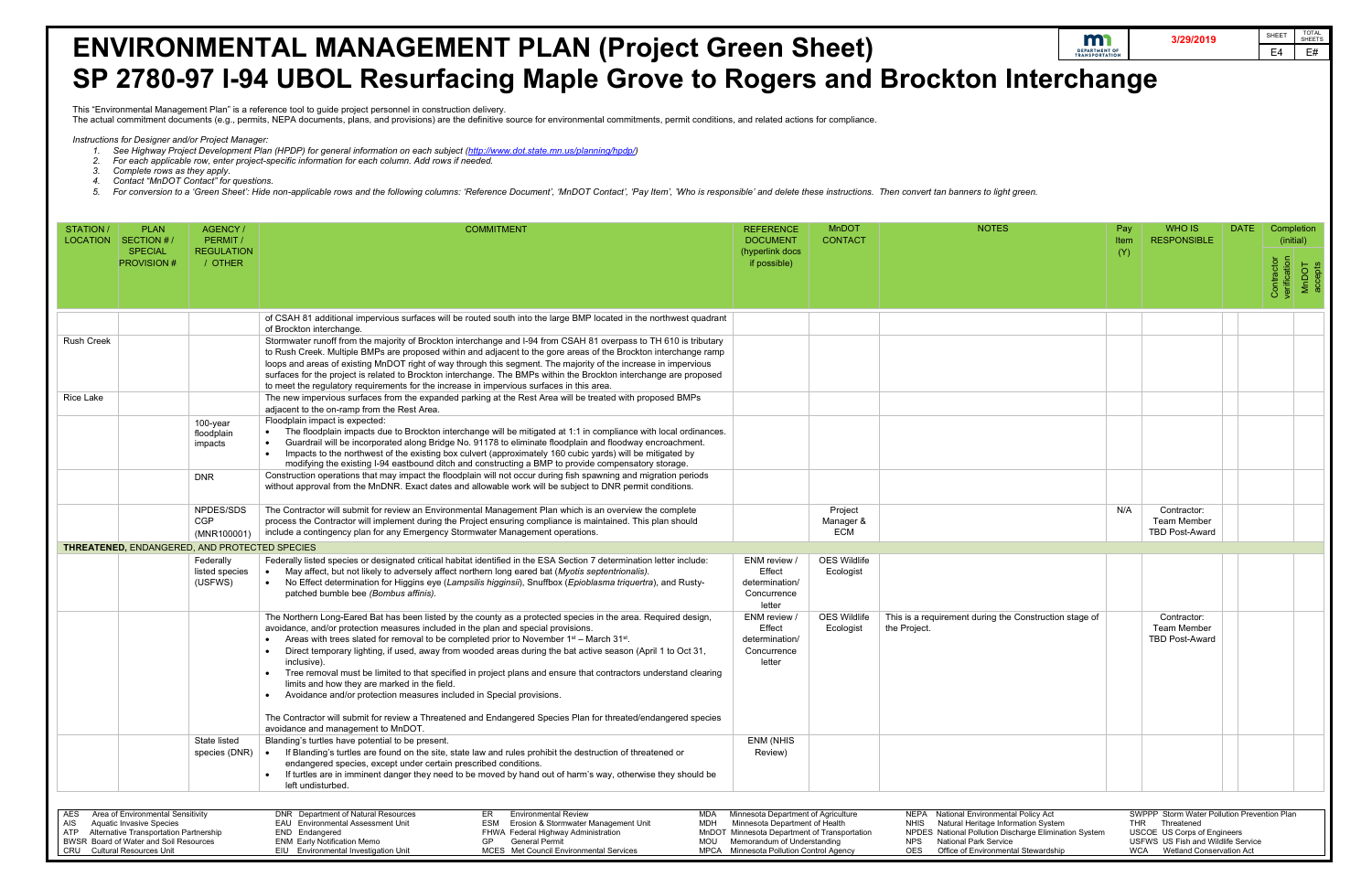This "Environmental Management Plan" is a reference tool to guide project personnel in construction delivery.

- *1. See Highway Project Development Plan (HPDP) for general information on each subject [\(http://www.dot.state.mn.us/planning/hpdp/\)](http://www.dot.state.mn.us/planning/hpdp/)*
- *2. For each applicable row, enter project-specific information for each column. Add rows if needed.*
- *3. Complete rows as they apply.*
- *4. Contact "MnDOT Contact" for questions.*
- 5. For conversion to a 'Green Sheet': Hide non-applicable rows and the following columns: 'Reference Document', 'MnDOT Contact', 'Pay Item', 'Who is responsible' and delete these instructions. Then convert tan banners to l

The actual commitment documents (e.g., permits, NEPA documents, plans, and provisions) are the definitive source for environmental commitments, permit conditions, and related actions for compliance.

| m<br><b>DEPARTMENT OF</b> | 3/29/2019 | <b>SHEET</b>   | <b>TOTAL</b><br><b>SHEETS</b> |
|---------------------------|-----------|----------------|-------------------------------|
| <b>TRANSPORTATION</b>     |           | E <sub>5</sub> | E#                            |
| Interchange               |           |                |                               |

| <b>STATION/</b><br><b>LOCATION</b> | <b>PLAN</b><br>SECTION #<br><b>SPECIAL</b>                                                                                                                                                     | AGENCY/<br>PERMIT/<br><b>REGULATION</b>                      | <b>COMMITMENT</b>                                                                                                                                                                                                                                                                                                                                                                                                                                                                                                                                                        | <b>REFERENCE</b><br><b>DOCUMENT</b><br>(hyperlink docs                                                                                                                                          | <b>MnDOT</b><br><b>CONTACT</b>                                            | <b>NOTES</b>                                                                                                                                                                                                                               | Pay<br>Item<br>(Y) | WHO IS<br><b>RESPONSIBLE</b>                                                                                                                                   | <b>DATE</b> | Completion<br>(initial)    |                  |
|------------------------------------|------------------------------------------------------------------------------------------------------------------------------------------------------------------------------------------------|--------------------------------------------------------------|--------------------------------------------------------------------------------------------------------------------------------------------------------------------------------------------------------------------------------------------------------------------------------------------------------------------------------------------------------------------------------------------------------------------------------------------------------------------------------------------------------------------------------------------------------------------------|-------------------------------------------------------------------------------------------------------------------------------------------------------------------------------------------------|---------------------------------------------------------------------------|--------------------------------------------------------------------------------------------------------------------------------------------------------------------------------------------------------------------------------------------|--------------------|----------------------------------------------------------------------------------------------------------------------------------------------------------------|-------------|----------------------------|------------------|
|                                    | <b>PROVISION#</b>                                                                                                                                                                              | / OTHER                                                      |                                                                                                                                                                                                                                                                                                                                                                                                                                                                                                                                                                          | if possible)                                                                                                                                                                                    |                                                                           |                                                                                                                                                                                                                                            |                    |                                                                                                                                                                |             | Contractor<br>verification | MnDOT<br>accords |
|                                    |                                                                                                                                                                                                |                                                              | Any use of Category 3 or 4 erosion control blanket shall be limited to 'bio-netting' or 'natural netting' types<br>(category 3N or 4N), and specifically not allow plastic mesh netting.<br>New curb, if proposed in the project, is recommended to be a mountable design (Type D, Type R, or Type S) to<br>also allow animals to exit the roadway should they attempt to cross the road.<br>Culverts between wetlands and on streams should be oversized (minimum 36") to allow turtles the opportunity<br>to utilize these structures for safe passage under the road. |                                                                                                                                                                                                 |                                                                           |                                                                                                                                                                                                                                            |                    |                                                                                                                                                                |             |                            |                  |
|                                    |                                                                                                                                                                                                | Bald and<br>Golden Eagle<br><b>Protection Act</b><br>(USFWS) | Tree removal is expected.                                                                                                                                                                                                                                                                                                                                                                                                                                                                                                                                                | <b>ENM</b> review                                                                                                                                                                               |                                                                           |                                                                                                                                                                                                                                            |                    |                                                                                                                                                                |             |                            |                  |
|                                    |                                                                                                                                                                                                |                                                              | The Contractor will submit for review, a Threatened and Endangered Species Plan, which is an overview of<br>avoidance and management measures for the complete project site.<br>Trees proposed for removal will be inspected for nests prior to being cut down.<br>If eagle nests are discovered, a USFWS permit for unintentional disturbance and taking of the tree must be<br>obtained                                                                                                                                                                                |                                                                                                                                                                                                 |                                                                           | This is a requirement during the Construction stage of<br>the Project.                                                                                                                                                                     |                    | Contractor:<br><b>Team Member</b><br><b>TBD Post-Award</b>                                                                                                     |             |                            |                  |
|                                    | <b>VEGETATION AVOIDANCE AND PROTECTION</b>                                                                                                                                                     |                                                              |                                                                                                                                                                                                                                                                                                                                                                                                                                                                                                                                                                          |                                                                                                                                                                                                 |                                                                           |                                                                                                                                                                                                                                            |                    |                                                                                                                                                                |             |                            |                  |
|                                    |                                                                                                                                                                                                |                                                              | All revegetation of disturbed soils should be a native seed mix in those areas that are not proposed for mowed turf<br>grass.                                                                                                                                                                                                                                                                                                                                                                                                                                            | <b>ENM Review</b>                                                                                                                                                                               | Project<br>Manager or<br><b>OES</b><br>Roadside Veg<br>Management<br>Unit |                                                                                                                                                                                                                                            |                    | Project Manager                                                                                                                                                |             |                            |                  |
|                                    | Revegetation<br>plan, grading<br>plan                                                                                                                                                          | Vegetation<br>protection                                     | The Contractor will submit for review a Vegetation Protection & Management Plan that is in relation to the Clearing &<br>Grubbing Plan. List specific avoidance, protection, and/or enhancement measures in the plan and special<br>provisions. The proposed project would be constructed within existing MnDOT highway right of way and would not<br>directly or indirectly impact nearby habitats.                                                                                                                                                                     |                                                                                                                                                                                                 |                                                                           | This is a requirement during the Construction stage of<br>the Project.                                                                                                                                                                     |                    | Contractor:<br><b>Team Member</b><br><b>TBD Post-Award</b>                                                                                                     |             |                            |                  |
|                                    | <b>VEGETATION INSTALLATION AND ESTABLISHMENT</b>                                                                                                                                               |                                                              |                                                                                                                                                                                                                                                                                                                                                                                                                                                                                                                                                                          |                                                                                                                                                                                                 |                                                                           |                                                                                                                                                                                                                                            |                    |                                                                                                                                                                |             |                            |                  |
|                                    | Spec 2575.3<br>2575.505<br>Mowing; 2575.<br>505 weed<br>spraying<br>Removal<br>sheets.<br>grading plan                                                                                         | MPCA & MDA                                                   | The Contractor will submit for review a Vegetation Establishment & Management Plan. List required establishment<br>measures/criteria in the such as mowing criteria, weed control.<br>Example:<br>Mowing required at 6 week intervals following permanent seeding<br>Weed management plan required (incidental), to include equipment cleaning, weed spraying, and mowing<br>Clean root cutting, temporary fencing, soil bridging<br>Native vegetation to be installed on areas of disturbance per revegetation plan<br>Seed mixes 36-311, 33-361 in SEQ & Sheets Q,R,S  | Seeding<br>Manual                                                                                                                                                                               | Project<br>Manager or<br><b>OES</b>                                       | This is a requirement during the Construction stage of<br>the Project.                                                                                                                                                                     |                    | Contractor:<br><b>Team Member</b><br><b>TBD Post-Award</b>                                                                                                     |             |                            |                  |
|                                    | <b>INVASIVE SPECIES / NOXIOUS WEEDS</b>                                                                                                                                                        |                                                              |                                                                                                                                                                                                                                                                                                                                                                                                                                                                                                                                                                          |                                                                                                                                                                                                 |                                                                           |                                                                                                                                                                                                                                            |                    |                                                                                                                                                                |             |                            |                  |
|                                    |                                                                                                                                                                                                | Terrestrial<br>invasive<br>species<br>(MDA)<br>including     | All revegetation of disturbed soils will be a native seed mix in those areas that are not proposed for mowed turf<br>grass.                                                                                                                                                                                                                                                                                                                                                                                                                                              | <b>ENM</b> review                                                                                                                                                                               | OES<br>Roadside Veg<br>Management<br>Unit                                 |                                                                                                                                                                                                                                            |                    |                                                                                                                                                                |             |                            |                  |
| AES<br>AIS<br>ATP                  | Area of Environmental Sensitivity<br><b>Aquatic Invasive Species</b><br>Alternative Transportation Partnership<br>BWSR Board of Water and Soil Resources<br><b>CRU</b> Cultural Resources Unit |                                                              | DNR Department of Natural Resources<br><b>Environmental Review</b><br>ER<br>MDA<br>EAU Environmental Assessment Unit<br>Erosion & Stormwater Management Unit<br><b>ESM</b><br>MDH<br>END Endangered<br>FHWA Federal Highway Administration<br><b>ENM Early Notification Memo</b><br><b>General Permit</b><br><b>GP</b><br>MOU<br>EIU Environmental Investigation Unit<br>MCES Met Council Environmental Services                                                                                                                                                         | Minnesota Department of Agriculture<br>Minnesota Department of Health<br>MnDOT Minnesota Department of Transportation<br>Memorandum of Understanding<br>MPCA Minnesota Pollution Control Agency |                                                                           | NEPA National Environmental Policy Act<br>Natural Heritage Information System<br>NHIS<br>NPDES National Pollution Discharge Elimination System<br><b>NPS</b><br><b>National Park Service</b><br>Office of Environmental Stewardship<br>OES | <b>THR</b>         | SWPPP Storm Water Pollution Prevention Plan<br>Threatened<br>USCOE US Corps of Engineers<br>USFWS US Fish and Wildlife Service<br>WCA Wetland Conservation Act |             |                            |                  |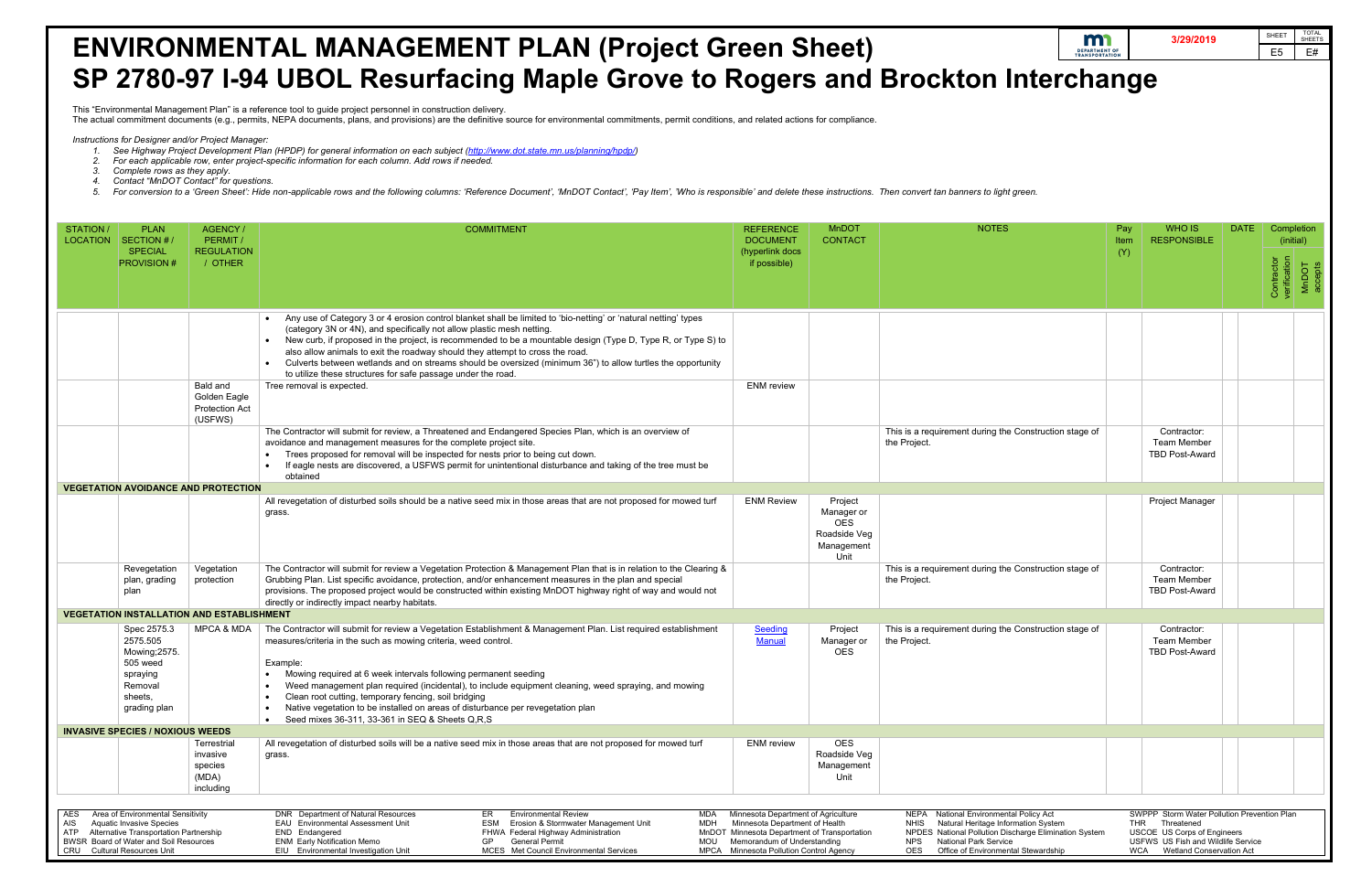# **ENVIRONMENTAL MANAGEMENT PLAN (Project Green Sheet)**

- 
- *2. For each applicable row, enter project-specific information for each column. Add rows if needed.*
- 
- 
- 

|                                                   |                                                                                                                                                                                                                                                                                                                                                                                                                                                                                                                                                 |                                             | <b>ENVIRONMENTAL MANAGEMENT PLAN (Project Green Sheet)</b>                                                                                                                                                                                                                                                                                                                                                                                                                                                                                                                                                                                                                                                                                                                                                                                              |                   |                                                                                                                                                          |                                              |                                                                                                                                                                                                      | m<br><b>DEPARTMENT OF</b><br><b>TRANSPORTATION</b> | 3/29/2019                                                                                                           |             | TOTAL<br>SHEETS<br>SHEET<br>E#<br>E <sub>6</sub>            |
|---------------------------------------------------|-------------------------------------------------------------------------------------------------------------------------------------------------------------------------------------------------------------------------------------------------------------------------------------------------------------------------------------------------------------------------------------------------------------------------------------------------------------------------------------------------------------------------------------------------|---------------------------------------------|---------------------------------------------------------------------------------------------------------------------------------------------------------------------------------------------------------------------------------------------------------------------------------------------------------------------------------------------------------------------------------------------------------------------------------------------------------------------------------------------------------------------------------------------------------------------------------------------------------------------------------------------------------------------------------------------------------------------------------------------------------------------------------------------------------------------------------------------------------|-------------------|----------------------------------------------------------------------------------------------------------------------------------------------------------|----------------------------------------------|------------------------------------------------------------------------------------------------------------------------------------------------------------------------------------------------------|----------------------------------------------------|---------------------------------------------------------------------------------------------------------------------|-------------|-------------------------------------------------------------|
|                                                   |                                                                                                                                                                                                                                                                                                                                                                                                                                                                                                                                                 |                                             | SP 2780-97 I-94 UBOL Resurfacing Maple Grove to Rogers and Brockton Interchange                                                                                                                                                                                                                                                                                                                                                                                                                                                                                                                                                                                                                                                                                                                                                                         |                   |                                                                                                                                                          |                                              |                                                                                                                                                                                                      |                                                    |                                                                                                                     |             |                                                             |
|                                                   |                                                                                                                                                                                                                                                                                                                                                                                                                                                                                                                                                 |                                             | This "Environmental Management Plan" is a reference tool to guide project personnel in construction delivery.                                                                                                                                                                                                                                                                                                                                                                                                                                                                                                                                                                                                                                                                                                                                           |                   |                                                                                                                                                          |                                              |                                                                                                                                                                                                      |                                                    |                                                                                                                     |             |                                                             |
|                                                   |                                                                                                                                                                                                                                                                                                                                                                                                                                                                                                                                                 |                                             | The actual commitment documents (e.g., permits, NEPA documents, plans, and provisions) are the definitive source for environmental commitments, permit conditions, and related actions for compliance.                                                                                                                                                                                                                                                                                                                                                                                                                                                                                                                                                                                                                                                  |                   |                                                                                                                                                          |                                              |                                                                                                                                                                                                      |                                                    |                                                                                                                     |             |                                                             |
| Instructions for Designer and/or Project Manager: | See Highway Project Development Plan (HPDP) for general information on each subject (http://www.dot.state.mn.us/planning/hpdp/)<br>For each applicable row, enter project-specific information for each column. Add rows if needed.<br>Complete rows as they apply.<br>Contact "MnDOT Contact" for questions.<br>For conversion to a 'Green Sheet': Hide non-applicable rows and the following columns: 'Reference Document', 'MnDOT Contact', 'Pay Item', 'Who is responsible' and delete these instructions. Then convert tan banners to ligh |                                             |                                                                                                                                                                                                                                                                                                                                                                                                                                                                                                                                                                                                                                                                                                                                                                                                                                                         |                   |                                                                                                                                                          |                                              |                                                                                                                                                                                                      |                                                    |                                                                                                                     |             |                                                             |
| <b>STATION/</b>                                   | <b>PLAN</b>                                                                                                                                                                                                                                                                                                                                                                                                                                                                                                                                     | AGENCY/                                     | <b>COMMITMENT</b>                                                                                                                                                                                                                                                                                                                                                                                                                                                                                                                                                                                                                                                                                                                                                                                                                                       |                   | <b>REFERENCE</b>                                                                                                                                         | <b>MnDOT</b>                                 | <b>NOTES</b>                                                                                                                                                                                         | Pay                                                | WHO IS                                                                                                              | <b>DATE</b> | Completion                                                  |
| <b>LOCATION</b>                                   | SECTION #/<br><b>SPECIAL</b><br><b>PROVISION#</b>                                                                                                                                                                                                                                                                                                                                                                                                                                                                                               | PERMIT/<br><b>REGULATION</b><br>/ OTHER     |                                                                                                                                                                                                                                                                                                                                                                                                                                                                                                                                                                                                                                                                                                                                                                                                                                                         |                   | <b>DOCUMENT</b><br>(hyperlink docs<br>if possible)                                                                                                       | <b>CONTACT</b>                               |                                                                                                                                                                                                      | Item<br>(Y)                                        | <b>RESPONSIBLE</b>                                                                                                  |             | (initial)<br>Contractor<br>verification<br>MnDOT<br>accepts |
|                                                   |                                                                                                                                                                                                                                                                                                                                                                                                                                                                                                                                                 | noxious                                     |                                                                                                                                                                                                                                                                                                                                                                                                                                                                                                                                                                                                                                                                                                                                                                                                                                                         |                   |                                                                                                                                                          |                                              |                                                                                                                                                                                                      |                                                    |                                                                                                                     |             |                                                             |
|                                                   |                                                                                                                                                                                                                                                                                                                                                                                                                                                                                                                                                 | weeds<br>Terrestrial<br>invasive<br>species | During the construction phase of the project, MnDOT best management practices will be used to reduce the spread<br>of invasive species to or from the project location. Native seed mixes will be used for re-vegetation as specified in<br>the Stormwater Pollution Prevention Plan (SWPPP). Contractors will be required to follow all specifications related to<br>re-vegetation and vegetation management as identified in the construction contract as well as submit for review a<br>Noxious Weed Management Plan.                                                                                                                                                                                                                                                                                                                                |                   |                                                                                                                                                          |                                              | This is a requirement during the Construction stage of<br>the Project.                                                                                                                               |                                                    | Contractor:<br><b>Team Member</b><br><b>TBD Post-Award</b>                                                          |             |                                                             |
|                                                   | Aquatic<br>Eurasian water milfoil is known to exist in the Rice Lake basins that extend into MnDOT right of way.<br>Invasive<br>Species<br>(DNR)                                                                                                                                                                                                                                                                                                                                                                                                |                                             |                                                                                                                                                                                                                                                                                                                                                                                                                                                                                                                                                                                                                                                                                                                                                                                                                                                         | <b>ENM</b> review | <b>DNR Liaison</b>                                                                                                                                       |                                              |                                                                                                                                                                                                      | Environmental                                      |                                                                                                                     |             |                                                             |
|                                                   |                                                                                                                                                                                                                                                                                                                                                                                                                                                                                                                                                 |                                             | The Contractor will submit for review, an Aquatic Invasive Species and Decontamination Plan highlighting the<br>processes for all equipment decontamination. Equipment that contacts the Rice Lake basins will be inspected for<br>vegetation, and if present, removed prior to transport.                                                                                                                                                                                                                                                                                                                                                                                                                                                                                                                                                              |                   |                                                                                                                                                          | Project<br>Manager                           | This is a requirement during the Construction stage of<br>the Project.                                                                                                                               |                                                    | Contractor:<br>Team Member<br><b>TBD Post-Award</b>                                                                 |             |                                                             |
|                                                   | OTHER AREAS OF ENVIRONMENTAL SENSITIVITY                                                                                                                                                                                                                                                                                                                                                                                                                                                                                                        |                                             | Any wells that will be impacted by the project will be sealed by a licensed well contractor according to Minnesota                                                                                                                                                                                                                                                                                                                                                                                                                                                                                                                                                                                                                                                                                                                                      |                   |                                                                                                                                                          | <b>OES</b>                                   |                                                                                                                                                                                                      |                                                    |                                                                                                                     |             |                                                             |
|                                                   |                                                                                                                                                                                                                                                                                                                                                                                                                                                                                                                                                 | Aquafer<br>protection<br>(MDH)              | Rules. Chapter 4725, or be relocated and coordinated with the MPCA and MDH.                                                                                                                                                                                                                                                                                                                                                                                                                                                                                                                                                                                                                                                                                                                                                                             |                   |                                                                                                                                                          | Environmental<br>Investigation<br>Unit       |                                                                                                                                                                                                      |                                                    | Environmental                                                                                                       |             |                                                             |
|                                                   |                                                                                                                                                                                                                                                                                                                                                                                                                                                                                                                                                 | Aquafer<br>protection                       | The Contractor will submit for review a Well Management Plan for specific design, avoidance, and/or protection<br>measures, including:<br>If any unused or unsealed wells are discovered in the project area during construction, they will be sealed in<br>accordance with Minnesota Rules Chapter 4725, or be relocated and coordinated with the MPCA and MDH.<br>The Contractor will complete a Well Sealing Record and include it in the final report.                                                                                                                                                                                                                                                                                                                                                                                              |                   |                                                                                                                                                          |                                              | This is a requirement during the Construction stage of<br>the Project.                                                                                                                               |                                                    | Contractor:<br><b>Team Member</b><br><b>TBD Post-Award</b>                                                          |             |                                                             |
|                                                   | <b>CONTAMINATED MATERIALS</b>                                                                                                                                                                                                                                                                                                                                                                                                                                                                                                                   | MPCA, MDA,                                  | DRO was identified at two locations (DP-17A and DP-17B) exceeding the 100 mg/kg criteria.                                                                                                                                                                                                                                                                                                                                                                                                                                                                                                                                                                                                                                                                                                                                                               |                   | Phase   & II                                                                                                                                             | <b>OES</b>                                   |                                                                                                                                                                                                      | N/A                                                | <b>MnDOT</b>                                                                                                        |             |                                                             |
|                                                   |                                                                                                                                                                                                                                                                                                                                                                                                                                                                                                                                                 |                                             | This contamination included Volatile Organic Compounds (VOCs), some metals, and nitrogen. The project will<br>be required to manage these contaminated soil areas in conformance with MnDOT specifications.                                                                                                                                                                                                                                                                                                                                                                                                                                                                                                                                                                                                                                             |                   | Reports                                                                                                                                                  | Environmental<br>Investigation<br>Unit (EIU) |                                                                                                                                                                                                      |                                                    | Environmental                                                                                                       |             |                                                             |
|                                                   |                                                                                                                                                                                                                                                                                                                                                                                                                                                                                                                                                 | Contaminated<br>materials                   | The Contractor will submit for review a Contaminated Materials Management Plan & Addendum and a<br>Contaminated Materials Investigation Work Plan including areas of known contamination, training, testing,<br>monitoring, and management of the material. Special provisions will be developed for properly handling<br>contaminated soil and/or groundwater encountered during construction in accordance with all applicable state and<br>federal regulations. Include the following:<br>Contaminated Materials must be properly managed during contaminated soil excavation and contaminated<br>groundwater dewatering<br>Contaminated Groundwater at DP-17A and DP-17B only needs to be treated if it is pumped or moved from its<br>original location<br>Liner specifications and requirements for landscaping in the vicinity of the pond liner |                   |                                                                                                                                                          |                                              | This is a requirement during the Construction stage of<br>the Project.                                                                                                                               |                                                    | Contractor:<br><b>Team Member</b><br><b>TBD Post-Award</b>                                                          |             |                                                             |
|                                                   |                                                                                                                                                                                                                                                                                                                                                                                                                                                                                                                                                 |                                             | Best management practices will be used to minimize the chance of hazardous waste spills during construction.<br>If a spill were to take place during construction, appropriate action to remedy the situation will be taken<br>immediately in accordance with MPCA guidelines and regulations.                                                                                                                                                                                                                                                                                                                                                                                                                                                                                                                                                          |                   |                                                                                                                                                          |                                              |                                                                                                                                                                                                      |                                                    |                                                                                                                     |             |                                                             |
| AES                                               | Area of Environmental Sensitivity                                                                                                                                                                                                                                                                                                                                                                                                                                                                                                               |                                             | DNR Department of Natural Resources<br>ER<br><b>Environmental Review</b>                                                                                                                                                                                                                                                                                                                                                                                                                                                                                                                                                                                                                                                                                                                                                                                | MDA               | Minnesota Department of Agriculture                                                                                                                      |                                              | NEPA National Environmental Policy Act                                                                                                                                                               |                                                    | SWPPP Storm Water Pollution Prevention Plan                                                                         |             |                                                             |
| AIS<br>ATP                                        | <b>Aquatic Invasive Species</b><br>Alternative Transportation Partnership<br>BWSR Board of Water and Soil Resources<br><b>CRU</b> Cultural Resources Unit                                                                                                                                                                                                                                                                                                                                                                                       |                                             | Erosion & Stormwater Management Unit<br>EAU Environmental Assessment Unit<br><b>ESM</b><br>END Endangered<br>FHWA Federal Highway Administration<br><b>General Permit</b><br><b>ENM Early Notification Memo</b><br>GP<br>MCES Met Council Environmental Services<br>EIU Environmental Investigation Unit                                                                                                                                                                                                                                                                                                                                                                                                                                                                                                                                                | MDH<br>MOU        | Minnesota Department of Health<br>MnDOT Minnesota Department of Transportation<br>Memorandum of Understanding<br>MPCA Minnesota Pollution Control Agency |                                              | NHIS Natural Heritage Information System<br>NPDES National Pollution Discharge Elimination System<br><b>National Park Service</b><br><b>NPS</b><br><b>OES</b><br>Office of Environmental Stewardship |                                                    | THR Threatened<br>USCOE US Corps of Engineers<br>USFWS US Fish and Wildlife Service<br>WCA Wetland Conservation Act |             |                                                             |

| tal Policy Act             |     | SWPPP Storm Water Pollution Prevention Plan |
|----------------------------|-----|---------------------------------------------|
| rmation System             | THR | Threatened                                  |
| scharge Elimination System |     | USCOE US Corps of Engineers                 |
|                            |     | USFWS US Fish and Wildlife Service          |
| าtal Stewardship           | WCA | <b>Wetland Conservation Act</b>             |
|                            |     |                                             |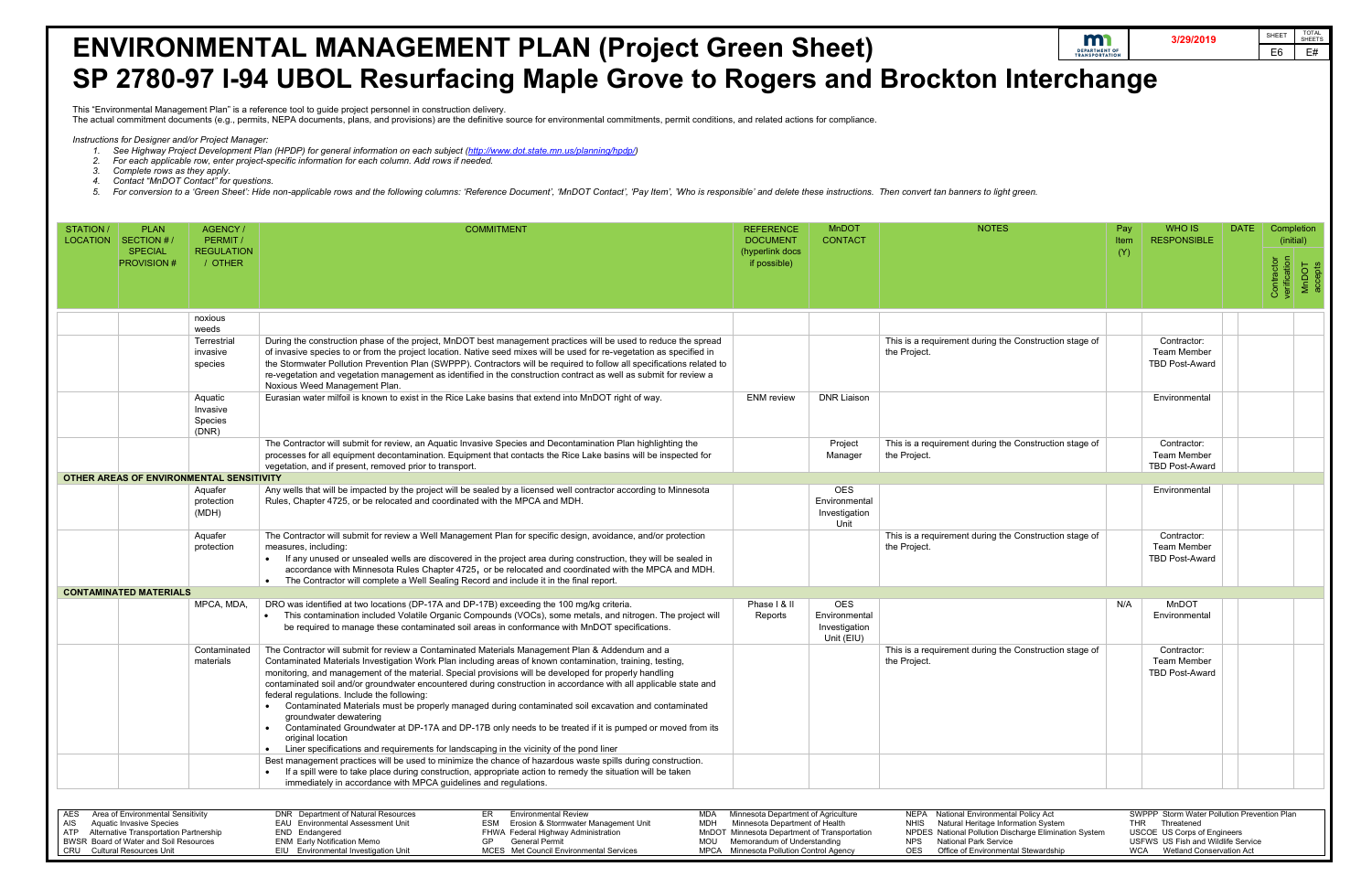# **ENVIRONMENTAL MANAGEMENT PLAN (Project Green Sheet)**

- 
- *2. For each applicable row, enter project-specific information for each column. Add rows if needed.*
- 
- 
- 

|                       |                                                                                                                                                                                                |                                                                                             |                                                                                                                                                                                                                                                                                                                                                                                                                                                                                                                                                                                                                                                                                                                                                                                                                                                                                                                                                                                                                                                                                                                                                                                                                                                                                                                                                                                                                                                                                                                                                                                                                                                                                                                                                           |                                                                                                                                                                                                 |                                            | m                                                                                                                                                                                                                                                 |                    | 3/29/2019                                                                                                                                                                    |             | TOTAL<br>SHEETS<br><b>SHEET</b>                                |
|-----------------------|------------------------------------------------------------------------------------------------------------------------------------------------------------------------------------------------|---------------------------------------------------------------------------------------------|-----------------------------------------------------------------------------------------------------------------------------------------------------------------------------------------------------------------------------------------------------------------------------------------------------------------------------------------------------------------------------------------------------------------------------------------------------------------------------------------------------------------------------------------------------------------------------------------------------------------------------------------------------------------------------------------------------------------------------------------------------------------------------------------------------------------------------------------------------------------------------------------------------------------------------------------------------------------------------------------------------------------------------------------------------------------------------------------------------------------------------------------------------------------------------------------------------------------------------------------------------------------------------------------------------------------------------------------------------------------------------------------------------------------------------------------------------------------------------------------------------------------------------------------------------------------------------------------------------------------------------------------------------------------------------------------------------------------------------------------------------------|-------------------------------------------------------------------------------------------------------------------------------------------------------------------------------------------------|--------------------------------------------|---------------------------------------------------------------------------------------------------------------------------------------------------------------------------------------------------------------------------------------------------|--------------------|------------------------------------------------------------------------------------------------------------------------------------------------------------------------------|-------------|----------------------------------------------------------------|
|                       |                                                                                                                                                                                                |                                                                                             | <b>ENVIRONMENTAL MANAGEMENT PLAN (Project Green Sheet)</b>                                                                                                                                                                                                                                                                                                                                                                                                                                                                                                                                                                                                                                                                                                                                                                                                                                                                                                                                                                                                                                                                                                                                                                                                                                                                                                                                                                                                                                                                                                                                                                                                                                                                                                |                                                                                                                                                                                                 |                                            | <b>DEPARTMENT OF</b><br><b>FRANSPORTATION</b>                                                                                                                                                                                                     |                    |                                                                                                                                                                              |             | E#<br>E7                                                       |
| 5.                    | Complete rows as they apply.                                                                                                                                                                   | Instructions for Designer and/or Project Manager:<br>Contact "MnDOT Contact" for questions. | SP 2780-97 I-94 UBOL Resurfacing Maple Grove to Rogers and Brockton Interchange<br>This "Environmental Management Plan" is a reference tool to guide project personnel in construction delivery<br>The actual commitment documents (e.g., permits, NEPA documents, plans, and provisions) are the definitive source for environmental commitments, permit conditions, and related actions for compliance.<br>See Highway Project Development Plan (HPDP) for general information on each subject (http://www.dot.state.mn.us/planning/hpdp/<br>For each applicable row, enter project-specific information for each column. Add rows if needed.<br>For conversion to a 'Green Sheet': Hide non-applicable rows and the following columns: 'Reference Document', 'MnDOT Contact', 'Pay Item', 'Who is responsible' and delete these instructions. Then convert tan banners to ligh                                                                                                                                                                                                                                                                                                                                                                                                                                                                                                                                                                                                                                                                                                                                                                                                                                                                         |                                                                                                                                                                                                 |                                            |                                                                                                                                                                                                                                                   |                    |                                                                                                                                                                              |             |                                                                |
| STATION /<br>LOCATION | <b>PLAN</b><br>$\vert$ SECTION #<br><b>SPECIAL</b><br><b>PROVISION #</b>                                                                                                                       | AGENCY/<br>PERMIT/<br><b>REGULATION</b><br>/ OTHER                                          | <b>COMMITMENT</b>                                                                                                                                                                                                                                                                                                                                                                                                                                                                                                                                                                                                                                                                                                                                                                                                                                                                                                                                                                                                                                                                                                                                                                                                                                                                                                                                                                                                                                                                                                                                                                                                                                                                                                                                         | <b>REFERENCE</b><br><b>DOCUMENT</b><br>(hyperlink docs<br>if possible)                                                                                                                          | <b>MnDOT</b><br><b>CONTACT</b>             | <b>NOTES</b>                                                                                                                                                                                                                                      | Pay<br>Item<br>(Y) | WHO IS<br><b>RESPONSIBLE</b>                                                                                                                                                 | <b>DATE</b> | Completion<br>(initial)<br>Contractor<br>verification<br>MnDOT |
|                       |                                                                                                                                                                                                |                                                                                             | Any contaminated spills or leaks that occur during construction will be the responsibility of the contractor, who<br>will notify the Duty Officer and work with the MPCA to contain and remediate contaminated soil/materials in<br>accordance with state and federal standards.<br>Any contaminated soil removed on site will be disposed of in a MPCA permitted landfill.                                                                                                                                                                                                                                                                                                                                                                                                                                                                                                                                                                                                                                                                                                                                                                                                                                                                                                                                                                                                                                                                                                                                                                                                                                                                                                                                                                               |                                                                                                                                                                                                 |                                            |                                                                                                                                                                                                                                                   |                    |                                                                                                                                                                              |             |                                                                |
|                       | <b>REGULATED MATERIALS</b>                                                                                                                                                                     | MPCA, MDH                                                                                   | It is anticipated that the existing MnDOT West Wayside (MnDOT right of way) as well as one house and associated<br>accessory structures (City of Dayton right of way) that are located within the footprint of the proposed Brockton<br>interchange will be demolished and removed as part of the construction.<br>MnDOT will be responsible for the testing and demolition of the West Wayside structure.<br>The City of Dayton will be responsible for the pre-demolition assessment and abatement, prior to removal of<br>these structures.<br>MnDOT or the City of Dayton will implement standard measures to help avoid, control and manage potential<br>effects from contaminated materials, such as preparing and implementing a project-specific scope of work, site-<br>specific health and safety plan and hazardous material management plan.<br>Prior to the demolition of structures, assessments for asbestos-containing materials, lead-based paints, and<br>other regulated materials/wastes will be performed.<br>The appropriate notifications will be submitted to regulatory authorities prior to asbestos abatement, structure<br>demolition or relocation activities, regardless of whether regulated waste or asbestos was discovered during<br>the assessment.<br>All regulated materials and waste, including hazardous waste, from such buildings will be removed and<br>properly disposed of prior to demolition.<br>A licensed asbestos abatement contractor will be used to remove any asbestos containing materials identified.<br>Any regulated or contaminated materials identified will be disposed of in accordance with applicable federal,<br>state, and local regulations in advance of construction of the project. |                                                                                                                                                                                                 | <b>OES EIU</b><br>0r<br>Project<br>Manager |                                                                                                                                                                                                                                                   | N/A                | <b>MnDOT</b><br>Environmental                                                                                                                                                |             |                                                                |
|                       |                                                                                                                                                                                                | MPCA, MDH                                                                                   | Contractor to submit for review a Regulated Materials Management Plan with proper management of materials in<br>accordance with MnDOT special provisions. Include the following:<br>Materials must be properly managed during bridge deck work.<br>Documentation that the waste was handled properly must be kept in the project file for future reference.<br>All regulated solid wastes generated by construction of the proposed project will be disposed of properly in a<br>permitted, licensed solid waste facility or a similarly regulated facility elsewhere.<br>Project demolition of concrete, asphalt and other potentially recyclable construction materials will be directed to<br>the appropriate storage, crushing or renovation facility for recycling or reuse.                                                                                                                                                                                                                                                                                                                                                                                                                                                                                                                                                                                                                                                                                                                                                                                                                                                                                                                                                                         |                                                                                                                                                                                                 |                                            | This is a requirement during the Construction stage of<br>the Project.                                                                                                                                                                            |                    | Contractor:<br><b>Team Member</b><br><b>TBD Post-Award</b>                                                                                                                   |             |                                                                |
|                       |                                                                                                                                                                                                | MPCA, MDH                                                                                   | Contractor to submit for review a Concrete Management Plan for all concrete work associated with the project listing<br>appropriate BMP measures to ensure no concrete operations will cause harm to the environment, including, but not<br>limited to:<br>Concrete washout procedures and locations<br>Concrete finishing techniques<br>Solid & liquid waste disposal procedures                                                                                                                                                                                                                                                                                                                                                                                                                                                                                                                                                                                                                                                                                                                                                                                                                                                                                                                                                                                                                                                                                                                                                                                                                                                                                                                                                                         |                                                                                                                                                                                                 | MnDOT ECM                                  | This is a requirement during the Construction stage of<br>the Project.                                                                                                                                                                            |                    | Contractor:<br><b>Team Member</b><br><b>TBD Post-Award</b>                                                                                                                   |             |                                                                |
|                       |                                                                                                                                                                                                | MPCA, MDH                                                                                   | Contractor to submit for review a Spill Containment Plan and Notification List to detail the Contractor's processes<br>and plans to prevent, contain, clean up, remove, dispose of, and mitigate all spills, and notify affected parties.<br>Preventive measures include:<br>Concrete truck washout areas, designated equipment, maintenance pads, secondary containment, and trained<br>spill response staff.                                                                                                                                                                                                                                                                                                                                                                                                                                                                                                                                                                                                                                                                                                                                                                                                                                                                                                                                                                                                                                                                                                                                                                                                                                                                                                                                            |                                                                                                                                                                                                 | MnDOT ECM                                  | This is a requirement during the Construction stage of<br>the Project.                                                                                                                                                                            |                    | Contractor:<br>Team Member<br><b>TBD Post-Award</b>                                                                                                                          |             |                                                                |
| AES<br>AIS<br>ATP     | Area of Environmental Sensitivity<br><b>Aquatic Invasive Species</b><br>Alternative Transportation Partnership<br>BWSR Board of Water and Soil Resources<br><b>CRU</b> Cultural Resources Unit |                                                                                             | DNR Department of Natural Resources<br><b>Environmental Review</b><br>ER<br>MDA<br>Erosion & Stormwater Management Unit<br>EAU Environmental Assessment Unit<br><b>ESM</b><br>MDH<br>END Endangered<br>FHWA Federal Highway Administration<br><b>General Permit</b><br><b>ENM Early Notification Memo</b><br><b>GP</b><br>MOU<br>EIU Environmental Investigation Unit<br>MCES Met Council Environmental Services                                                                                                                                                                                                                                                                                                                                                                                                                                                                                                                                                                                                                                                                                                                                                                                                                                                                                                                                                                                                                                                                                                                                                                                                                                                                                                                                          | Minnesota Department of Agriculture<br>Minnesota Department of Health<br>MnDOT Minnesota Department of Transportation<br>Memorandum of Understanding<br>MPCA Minnesota Pollution Control Agency |                                            | NEPA National Environmental Policy Act<br>Natural Heritage Information System<br>NHIS<br>NPDES National Pollution Discharge Elimination System<br><b>NPS</b><br><b>National Park Service</b><br>Office of Environmental Stewardship<br><b>OES</b> |                    | SWPPP Storm Water Pollution Prevention Plan<br><b>THR</b><br>Threatened<br>USCOE US Corps of Engineers<br>USFWS US Fish and Wildlife Service<br>WCA Wetland Conservation Act |             |                                                                |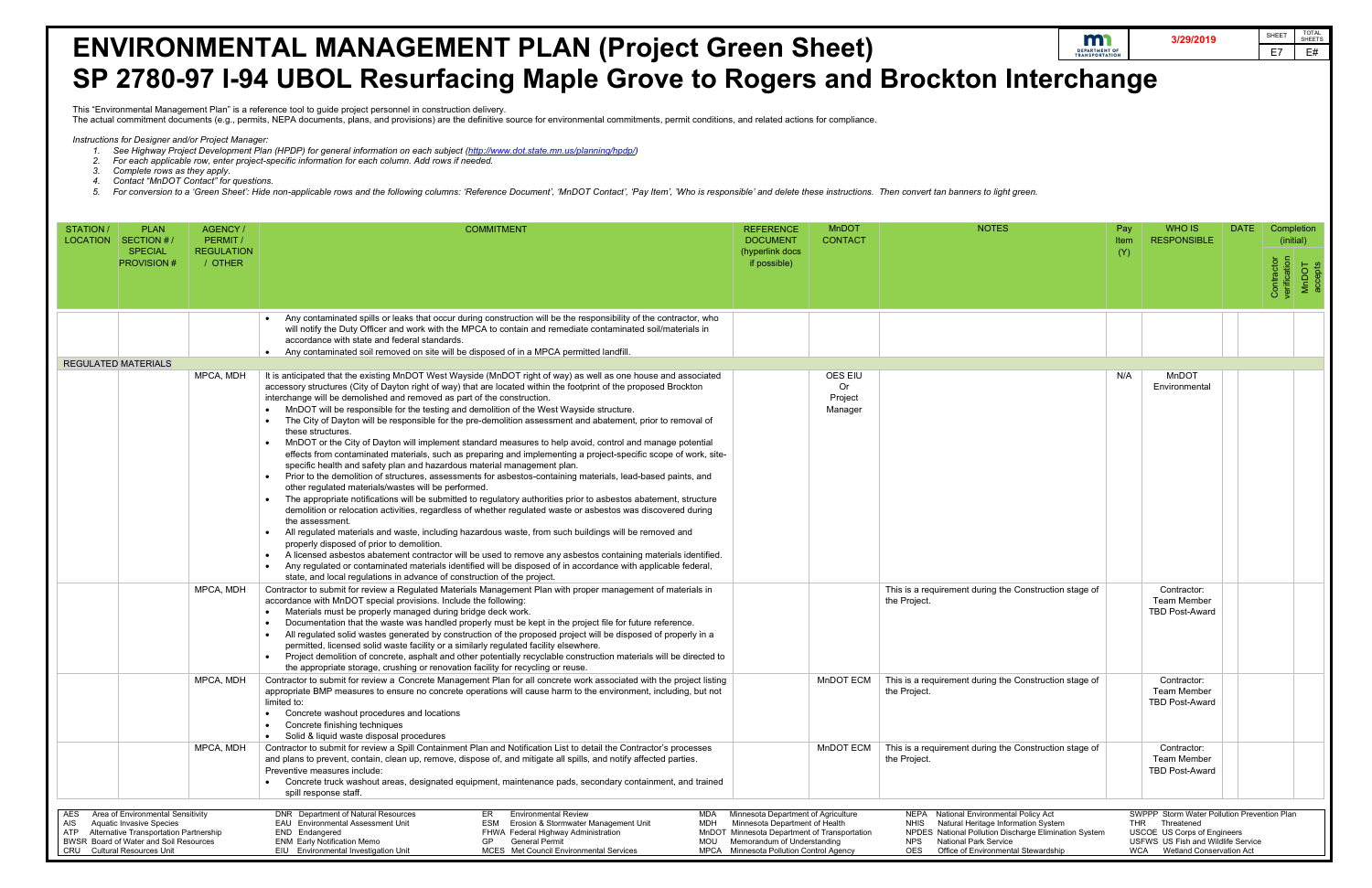This "Environmental Management Plan" is a reference tool to guide project personnel in construction delivery.

- *1. See Highway Project Development Plan (HPDP) for general information on each subject [\(http://www.dot.state.mn.us/planning/hpdp/\)](http://www.dot.state.mn.us/planning/hpdp/)*
- *2. For each applicable row, enter project-specific information for each column. Add rows if needed.*
- *3. Complete rows as they apply.*
- *4. Contact "MnDOT Contact" for questions.*
- 5. For conversion to a 'Green Sheet': Hide non-applicable rows and the following columns: 'Reference Document', 'MnDOT Contact', 'Pay Item', 'Who is responsible' and delete these instructions. Then convert tan banners to l

The actual commitment documents (e.g., permits, NEPA documents, plans, and provisions) are the definitive source for environmental commitments, permit conditions, and related actions for compliance.

| m                                             | 3/29/2019 | <b>SHEET</b> | <b>TOTAL</b><br><b>SHEETS</b> |
|-----------------------------------------------|-----------|--------------|-------------------------------|
| <b>DEPARTMENT OF</b><br><b>TRANSPORTATION</b> |           | E8           | E#                            |
| <b>Interchange</b>                            |           |              |                               |
|                                               |           |              |                               |

| STATION /<br>LOCATION   | <b>PLAN</b><br>SECTION #                                                                                                                                                                           | AGENCY/<br>PERMIT/                                             | <b>COMMITMENT</b>                                                                                                                                                                                                                                                                                                                                                                                                                                                                                                                                                                                                                                                                                                                                                                                                                                                                                                                          | <b>REFERENCE</b><br><b>DOCUMENT</b>                                                                                                                                                             | <b>MnDOT</b><br><b>CONTACT</b>                                          | <b>NOTES</b>                                                                                                                                                                                                              | Pay<br>Item | WHO IS<br><b>RESPONSIBLE</b>                                                                                                                                       | <b>DATE</b> | Completion<br>(initial)    |       |
|-------------------------|----------------------------------------------------------------------------------------------------------------------------------------------------------------------------------------------------|----------------------------------------------------------------|--------------------------------------------------------------------------------------------------------------------------------------------------------------------------------------------------------------------------------------------------------------------------------------------------------------------------------------------------------------------------------------------------------------------------------------------------------------------------------------------------------------------------------------------------------------------------------------------------------------------------------------------------------------------------------------------------------------------------------------------------------------------------------------------------------------------------------------------------------------------------------------------------------------------------------------------|-------------------------------------------------------------------------------------------------------------------------------------------------------------------------------------------------|-------------------------------------------------------------------------|---------------------------------------------------------------------------------------------------------------------------------------------------------------------------------------------------------------------------|-------------|--------------------------------------------------------------------------------------------------------------------------------------------------------------------|-------------|----------------------------|-------|
|                         | <b>SPECIAL</b><br><b>PROVISION#</b>                                                                                                                                                                | <b>REGULATION</b><br>/ OTHER                                   |                                                                                                                                                                                                                                                                                                                                                                                                                                                                                                                                                                                                                                                                                                                                                                                                                                                                                                                                            | (hyperlink docs<br>if possible)                                                                                                                                                                 |                                                                         |                                                                                                                                                                                                                           | (Y)         |                                                                                                                                                                    |             |                            |       |
|                         |                                                                                                                                                                                                    |                                                                |                                                                                                                                                                                                                                                                                                                                                                                                                                                                                                                                                                                                                                                                                                                                                                                                                                                                                                                                            |                                                                                                                                                                                                 |                                                                         |                                                                                                                                                                                                                           |             |                                                                                                                                                                    |             | Contractor<br>verification | MnDOT |
|                         |                                                                                                                                                                                                    |                                                                |                                                                                                                                                                                                                                                                                                                                                                                                                                                                                                                                                                                                                                                                                                                                                                                                                                                                                                                                            |                                                                                                                                                                                                 |                                                                         |                                                                                                                                                                                                                           |             |                                                                                                                                                                    |             |                            |       |
|                         |                                                                                                                                                                                                    |                                                                | Notification includes Self Reporting procedures and the submittal of the State's Duty Officer report number to<br>the MnDOT ECM.                                                                                                                                                                                                                                                                                                                                                                                                                                                                                                                                                                                                                                                                                                                                                                                                           |                                                                                                                                                                                                 |                                                                         |                                                                                                                                                                                                                           |             |                                                                                                                                                                    |             |                            |       |
|                         |                                                                                                                                                                                                    |                                                                | All solid wastes generated by construction of the proposed project will be disposed of properly in a permitted,<br>licensed solid waste facility.<br>Project demolition of concrete, asphalt, and other potentially recyclable construction materials will be directed<br>to the appropriate storage, crushing, or renovation facility for recycling.<br>Any green-treated wood will be documented and disposed of in a MPCA permitted Mixed Municipal Solid<br>Waste (sanitary) landfill or Industrial Waste Landfill                                                                                                                                                                                                                                                                                                                                                                                                                     |                                                                                                                                                                                                 |                                                                         |                                                                                                                                                                                                                           |             |                                                                                                                                                                    |             |                            |       |
|                         |                                                                                                                                                                                                    | <b>HISTORIC PROPERTIES / CULTURAL RESOURCES</b>                |                                                                                                                                                                                                                                                                                                                                                                                                                                                                                                                                                                                                                                                                                                                                                                                                                                                                                                                                            |                                                                                                                                                                                                 |                                                                         |                                                                                                                                                                                                                           |             |                                                                                                                                                                    |             |                            |       |
|                         |                                                                                                                                                                                                    | National<br>Historical<br>Preservation<br>(Section 106)        | MnDOT's CRU has coordinated with the Minnesota State Historic Preservation Office (MnSHPO) and State<br>Archeaologist. MnDOT CRU found that the project will have no adverse effect to any historic properties or cultural<br>resources provided that the following conditions are met:<br>Project specific wording will be developed and incorporated into the project construction plans to provide<br>protection to select identified burial and archaeological sites.<br>MnDOT CRU's contact information will be included in the construction documents and if anything is altered<br>from the current review, the contractor will notify MnDOT CRU.<br>Survey of one pond location that could not be reviewed due to landowner permission will be completed prior to<br>construction if disturbance to this area is proposed.                                                                                                         |                                                                                                                                                                                                 | <b>OES Cultural</b><br>Resources<br>Unit (CRU)<br>Or Project<br>Manager |                                                                                                                                                                                                                           |             | <b>Project Manager</b>                                                                                                                                             |             |                            |       |
|                         |                                                                                                                                                                                                    |                                                                | Protective measures during construction will be used to avoid inadvertent disturbance to archaeological sites<br>identified by MnDOT CRU and should be coordinated with the Office of the State Archeologist and the Minnesota<br>Indian Affairs Council. These protective measures will include:<br>The establishment of a buffer in consultation with MnSHPO, OSA, and MIAC;<br>The use of visual barriers such as construction fence to demarcate the buffer;<br>Notations on project plans.                                                                                                                                                                                                                                                                                                                                                                                                                                            |                                                                                                                                                                                                 | <b>OES Cultural</b><br>Resources<br>Unit (CRU)<br>Or Project<br>Manager | This is a requirement during the Construction stage of<br>the Project.                                                                                                                                                    |             | Contractor:<br><b>Team Member</b><br><b>TBD Post-Award</b>                                                                                                         |             |                            |       |
| <b>FARMLAND IMPACTS</b> |                                                                                                                                                                                                    |                                                                |                                                                                                                                                                                                                                                                                                                                                                                                                                                                                                                                                                                                                                                                                                                                                                                                                                                                                                                                            |                                                                                                                                                                                                 |                                                                         |                                                                                                                                                                                                                           |             |                                                                                                                                                                    |             |                            |       |
|                         |                                                                                                                                                                                                    | NRCS/MN<br>Dept of Ag/<br>Farmland<br>Protection<br>Policy Act | See the review of farmland impacts by soil type conducted in the AD-1006 Form.                                                                                                                                                                                                                                                                                                                                                                                                                                                                                                                                                                                                                                                                                                                                                                                                                                                             |                                                                                                                                                                                                 | <b>OES</b><br>Environmental<br>Assessment                               |                                                                                                                                                                                                                           |             | Environmental                                                                                                                                                      |             |                            |       |
|                         | AIR AND NOISE CONSTRUCTION IMPACTS                                                                                                                                                                 |                                                                |                                                                                                                                                                                                                                                                                                                                                                                                                                                                                                                                                                                                                                                                                                                                                                                                                                                                                                                                            |                                                                                                                                                                                                 |                                                                         |                                                                                                                                                                                                                           |             |                                                                                                                                                                    |             |                            |       |
|                         |                                                                                                                                                                                                    | Air (Dust and<br>Odors)                                        | Dust will be generated by normal construction activities and will be minimized through standard dust control<br>methods such as watering and limiting the extent and duration of exposed soil conditions. Construction contractors<br>will be required to control dust and other airborne particulates in accordance with MnDOT specifications in place at<br>the time of construction. The Contractor will submit a Dust Control Plan, following dust control measures will be<br>taken, as necessary:<br>Minimize the duration and extent of areas being exposed or regraded at any one time.<br>Spray construction areas and haul roads with water, especially during periods of high wind or high levels of<br>construction activity.<br>Minimize the use of vehicles on unpaved surfaces when feasible.<br>Tarp trucks hauling soil, sand, and other loose materials or require trucks to maintain at least two feet of<br>freeboard. |                                                                                                                                                                                                 | <b>OES</b><br>Environmental<br>Modeling &<br><b>Testing Unit</b>        |                                                                                                                                                                                                                           |             | <b>Project Manager</b>                                                                                                                                             |             |                            |       |
|                         |                                                                                                                                                                                                    |                                                                |                                                                                                                                                                                                                                                                                                                                                                                                                                                                                                                                                                                                                                                                                                                                                                                                                                                                                                                                            |                                                                                                                                                                                                 |                                                                         |                                                                                                                                                                                                                           |             |                                                                                                                                                                    |             |                            |       |
| AES<br>AIS              | Area of Environmental Sensitivity<br><b>Aquatic Invasive Species</b><br>ATP Alternative Transportation Partnership<br>BWSR Board of Water and Soil Resources<br><b>CRU</b> Cultural Resources Unit |                                                                | DNR Department of Natural Resources<br><b>Environmental Review</b><br>MDA<br>ER<br><b>EAU</b> Environmental Assessment Unit<br>Erosion & Stormwater Management Unit<br>MDH<br><b>ESM</b><br>END Endangered<br>FHWA Federal Highway Administration<br><b>ENM Early Notification Memo</b><br><b>General Permit</b><br>GP<br>MOU<br>EIU Environmental Investigation Unit<br>MCES Met Council Environmental Services                                                                                                                                                                                                                                                                                                                                                                                                                                                                                                                           | Minnesota Department of Agriculture<br>Minnesota Department of Health<br>MnDOT Minnesota Department of Transportation<br>Memorandum of Understanding<br>MPCA Minnesota Pollution Control Agency |                                                                         | NEPA National Environmental Policy Act<br>Natural Heritage Information System<br>NHIS<br>NPDES National Pollution Discharge Elimination System<br>National Park Service<br>NPS<br>OES Office of Environmental Stewardship |             | SWPPP Storm Water Pollution Prevention Plan<br>THR Threatened<br>USCOE US Corps of Engineers<br>USFWS US Fish and Wildlife Service<br>WCA Wetland Conservation Act |             |                            |       |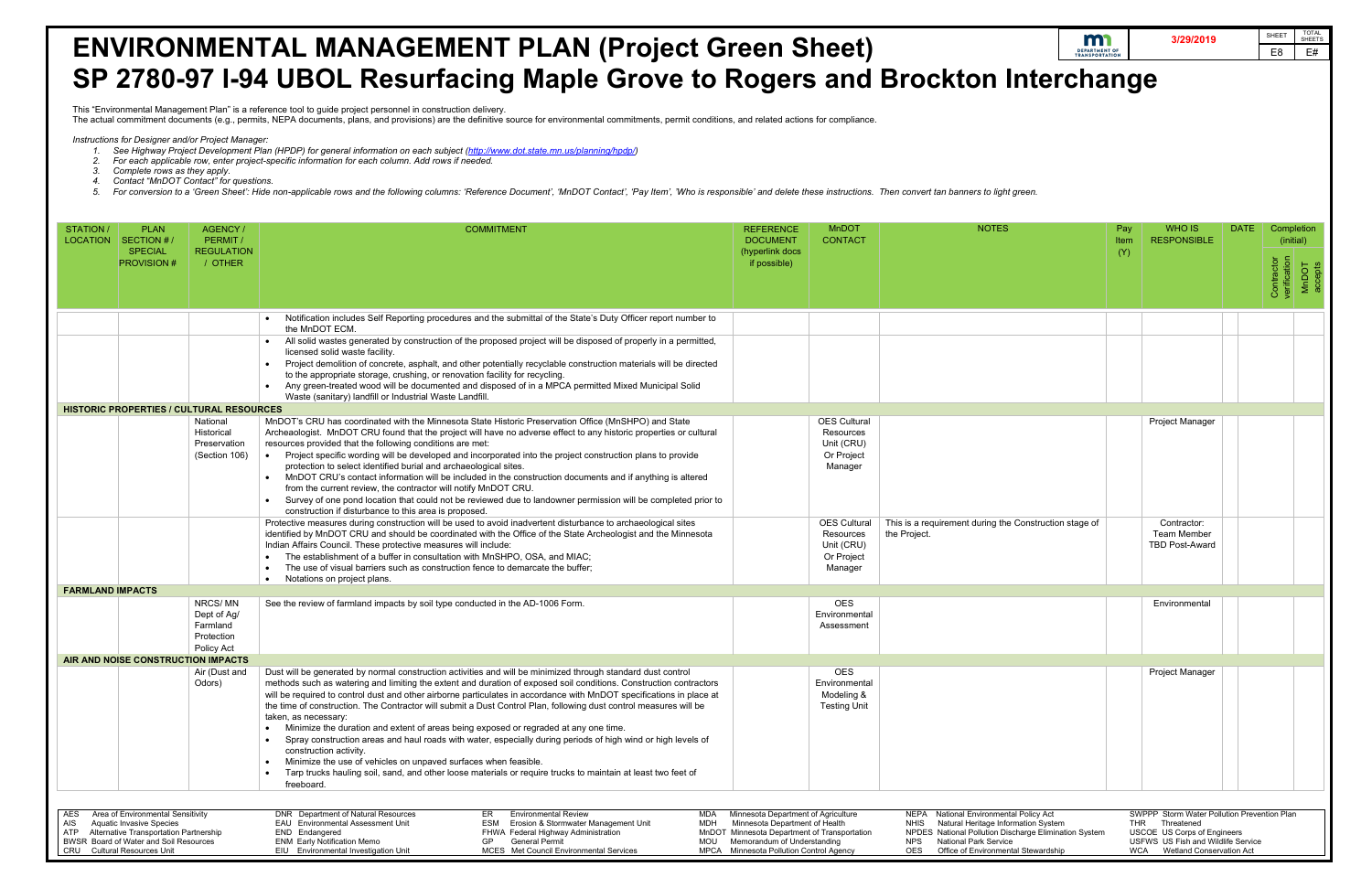This "Environmental Management Plan" is a reference tool to guide project personnel in construction delivery.

- *1. See Highway Project Development Plan (HPDP) for general information on each subject [\(http://www.dot.state.mn.us/planning/hpdp/\)](http://www.dot.state.mn.us/planning/hpdp/)*
- *2. For each applicable row, enter project-specific information for each column. Add rows if needed.*
- *3. Complete rows as they apply.*
- *4. Contact "MnDOT Contact" for questions.*
- 5. For conversion to a 'Green Sheet': Hide non-applicable rows and the following columns: 'Reference Document', 'MnDOT Contact', 'Pay Item', 'Who is responsible' and delete these instructions. Then convert tan banners to l

The actual commitment documents (e.g., permits, NEPA documents, plans, and provisions) are the definitive source for environmental commitments, permit conditions, and related actions for compliance.

|             | m<br><b>DEPARTMENT OF</b><br><b>TRANSPORTATION</b> | 3/29/2019 | <b>SHEET</b><br>E <sub>9</sub> | <b>TOTAL</b><br><b>SHEETS</b><br>E# |  |  |  |
|-------------|----------------------------------------------------|-----------|--------------------------------|-------------------------------------|--|--|--|
| Interchange |                                                    |           |                                |                                     |  |  |  |
|             |                                                    |           |                                |                                     |  |  |  |

| STATION /                 | <b>PLAN</b>                                                                                                                                                                             | AGENCY /                                | <b>COMMITMENT</b>                                                                                                                                                                                                                                                                                                                                                                                                                                                                                                                                                                                                                                                                                                                                                                                                                                                                                                                                                                                                                    | <b>REFERENCE</b>                                                                                                                                                                                | <b>MnDOT</b>                                                     | <b>NOTES</b>                                                                                                                                                                                                                        | WHO IS<br>Pay                                                                                                                                                                       | <b>DATE</b> | Completion                 |
|---------------------------|-----------------------------------------------------------------------------------------------------------------------------------------------------------------------------------------|-----------------------------------------|--------------------------------------------------------------------------------------------------------------------------------------------------------------------------------------------------------------------------------------------------------------------------------------------------------------------------------------------------------------------------------------------------------------------------------------------------------------------------------------------------------------------------------------------------------------------------------------------------------------------------------------------------------------------------------------------------------------------------------------------------------------------------------------------------------------------------------------------------------------------------------------------------------------------------------------------------------------------------------------------------------------------------------------|-------------------------------------------------------------------------------------------------------------------------------------------------------------------------------------------------|------------------------------------------------------------------|-------------------------------------------------------------------------------------------------------------------------------------------------------------------------------------------------------------------------------------|-------------------------------------------------------------------------------------------------------------------------------------------------------------------------------------|-------------|----------------------------|
|                           | LOCATION SECTION #<br><b>SPECIAL</b>                                                                                                                                                    | PERMIT/<br><b>REGULATION</b>            |                                                                                                                                                                                                                                                                                                                                                                                                                                                                                                                                                                                                                                                                                                                                                                                                                                                                                                                                                                                                                                      | <b>DOCUMENT</b><br>(hyperlink docs                                                                                                                                                              | <b>CONTACT</b>                                                   |                                                                                                                                                                                                                                     | <b>RESPONSIBLE</b><br>Item<br>(Y)                                                                                                                                                   |             | (initial)                  |
|                           | <b>PROVISION#</b>                                                                                                                                                                       | / OTHER                                 |                                                                                                                                                                                                                                                                                                                                                                                                                                                                                                                                                                                                                                                                                                                                                                                                                                                                                                                                                                                                                                      | if possible)                                                                                                                                                                                    |                                                                  |                                                                                                                                                                                                                                     |                                                                                                                                                                                     |             | Contractor<br>verification |
|                           |                                                                                                                                                                                         |                                         | Pave, apply water as needed, or apply (non-toxic) soil stabilizers on unpaved access roads, parking areas and<br>$\bullet$<br>staging areas at construction sites.<br>Use water sweepers to sweep paved access roads, parking areas, and staging areas at construction sites.<br>Use water sweepers to sweep streets if visible soil material is carried onto adjacent public streets.<br>Hydroseed or apply (non-toxic) soil stabilizers to inactive construction areas (previously graded areas inactive<br>for ten days or more).<br>Enclose, cover, water, or apply (non-toxic) soil binders to exposed stockpiles (dirt, sand, etc.).<br>Limit traffic speeds on unpaved roads to 15 miles per hour.<br>Utilize appropriate erosion control measures to reduce silt runoff to public roadways.<br>Replant vegetation as quickly as possible to minimize erosion in disturbed areas.<br>Use alternative fuels for construction equipment when feasible.<br>Minimize equipment idling time.<br>Maintain properly tuned equipment. |                                                                                                                                                                                                 |                                                                  |                                                                                                                                                                                                                                     |                                                                                                                                                                                     |             |                            |
|                           |                                                                                                                                                                                         | Noise<br>Pollution<br>Control<br>(FHWA) | It is MnDOT's practice to require contractor(s) to comply with applicable local noise restrictions and ordinances to<br>the extent that it is reasonable.<br>Construction activities that will be prohibited between 8:30 pm and 7:00 am include pile driving, concrete<br>pavement demolition, pavement sawing, concrete crushing operations, and jack-hammering.                                                                                                                                                                                                                                                                                                                                                                                                                                                                                                                                                                                                                                                                   | <b>MnDOT Noise</b><br>Policy                                                                                                                                                                    | <b>OES</b><br>Environmental<br>Modeling &<br><b>Testing Unit</b> |                                                                                                                                                                                                                                     | Environmental                                                                                                                                                                       |             |                            |
|                           |                                                                                                                                                                                         |                                         | Modeled traffic noise exceeded federal noise abatement criteria at 185 receptors.<br>Four barriers were found to meet MnDOT's cost effectiveness and reasonableness threshold of \$78,500 per<br>receptor.<br>These barriers are proposed for the project and will move forward to collect the viewpoints of benefited<br>receptors.                                                                                                                                                                                                                                                                                                                                                                                                                                                                                                                                                                                                                                                                                                 |                                                                                                                                                                                                 |                                                                  |                                                                                                                                                                                                                                     |                                                                                                                                                                                     |             |                            |
| <b>TRAFFIC DISRUPTION</b> |                                                                                                                                                                                         |                                         |                                                                                                                                                                                                                                                                                                                                                                                                                                                                                                                                                                                                                                                                                                                                                                                                                                                                                                                                                                                                                                      |                                                                                                                                                                                                 |                                                                  |                                                                                                                                                                                                                                     |                                                                                                                                                                                     |             |                            |
|                           |                                                                                                                                                                                         | Traffic<br>Management<br>Plans          | MnDOT has committed to maintaining six lanes on I-94 during construction and will also monitor the local roadways<br>that could be impacted by traffic diverting from I-94. The specific intersections MnDOT has committed to monitoring<br>include the following:<br><b>Territorial Road/Main Street</b><br>Territorial Road/CR 116 (Fletcher Lane)<br>Territorial Road/Brockton Lane (CR 101)<br>CSAH 30 and CR 116<br>CSAH 30 and CR 101<br>Any improvements at these intersections will be temporary and removed following construction.<br>MnDOT will meet with the cities and county on a weekly basis during construction to understand if there are major<br>impacts on the local system.                                                                                                                                                                                                                                                                                                                                    |                                                                                                                                                                                                 | Traffic<br>Engineer                                              |                                                                                                                                                                                                                                     | <b>Project Manager</b>                                                                                                                                                              |             |                            |
| <b>ACCESSIBILITY</b>      |                                                                                                                                                                                         |                                         |                                                                                                                                                                                                                                                                                                                                                                                                                                                                                                                                                                                                                                                                                                                                                                                                                                                                                                                                                                                                                                      |                                                                                                                                                                                                 |                                                                  |                                                                                                                                                                                                                                     |                                                                                                                                                                                     |             |                            |
|                           |                                                                                                                                                                                         |                                         | ADA improvements for pedestrians and bicyclists would be provided at the following interchanges:<br>Weaver Lake Road,<br>Maple Grove Parkway,<br>93 <sup>rd</sup> Avenue, and<br>TH 101<br>Improvements will include pedestrian ramp and signal improvements. No overall improvements to the trails are<br>proposed.                                                                                                                                                                                                                                                                                                                                                                                                                                                                                                                                                                                                                                                                                                                 |                                                                                                                                                                                                 | ADA Design &<br>Construction                                     |                                                                                                                                                                                                                                     | <b>Project Manager</b>                                                                                                                                                              |             |                            |
| AES<br>AIS<br>ATP         | Area of Environmental Sensitivity<br><b>Aquatic Invasive Species</b><br>Alternative Transportation Partnership<br>BWSR Board of Water and Soil Resources<br>CRU Cultural Resources Unit |                                         | <b>Environmental Review</b><br>DNR Department of Natural Resources<br>MDA<br>ER<br><b>EAU</b> Environmental Assessment Unit<br>Erosion & Stormwater Management Unit<br><b>ESM</b><br>MDH<br><b>END</b> Endangered<br>FHWA Federal Highway Administration<br><b>ENM Early Notification Memo</b><br><b>General Permit</b><br>GP<br>MOU<br>EIU Environmental Investigation Unit<br>MCES Met Council Environmental Services                                                                                                                                                                                                                                                                                                                                                                                                                                                                                                                                                                                                              | Minnesota Department of Agriculture<br>Minnesota Department of Health<br>MnDOT Minnesota Department of Transportation<br>Memorandum of Understanding<br>MPCA Minnesota Pollution Control Agency |                                                                  | NEPA National Environmental Policy Act<br>Natural Heritage Information System<br>NHIS<br>NPDES National Pollution Discharge Elimination System<br><b>National Park Service</b><br>NPS<br>Office of Environmental Stewardship<br>OES | SWPPP Storm Water Pollution Prevention Plan<br><b>THR</b><br>Threatened<br><b>USCOE US Corps of Engineers</b><br>USFWS US Fish and Wildlife Service<br>WCA Wetland Conservation Act |             |                            |